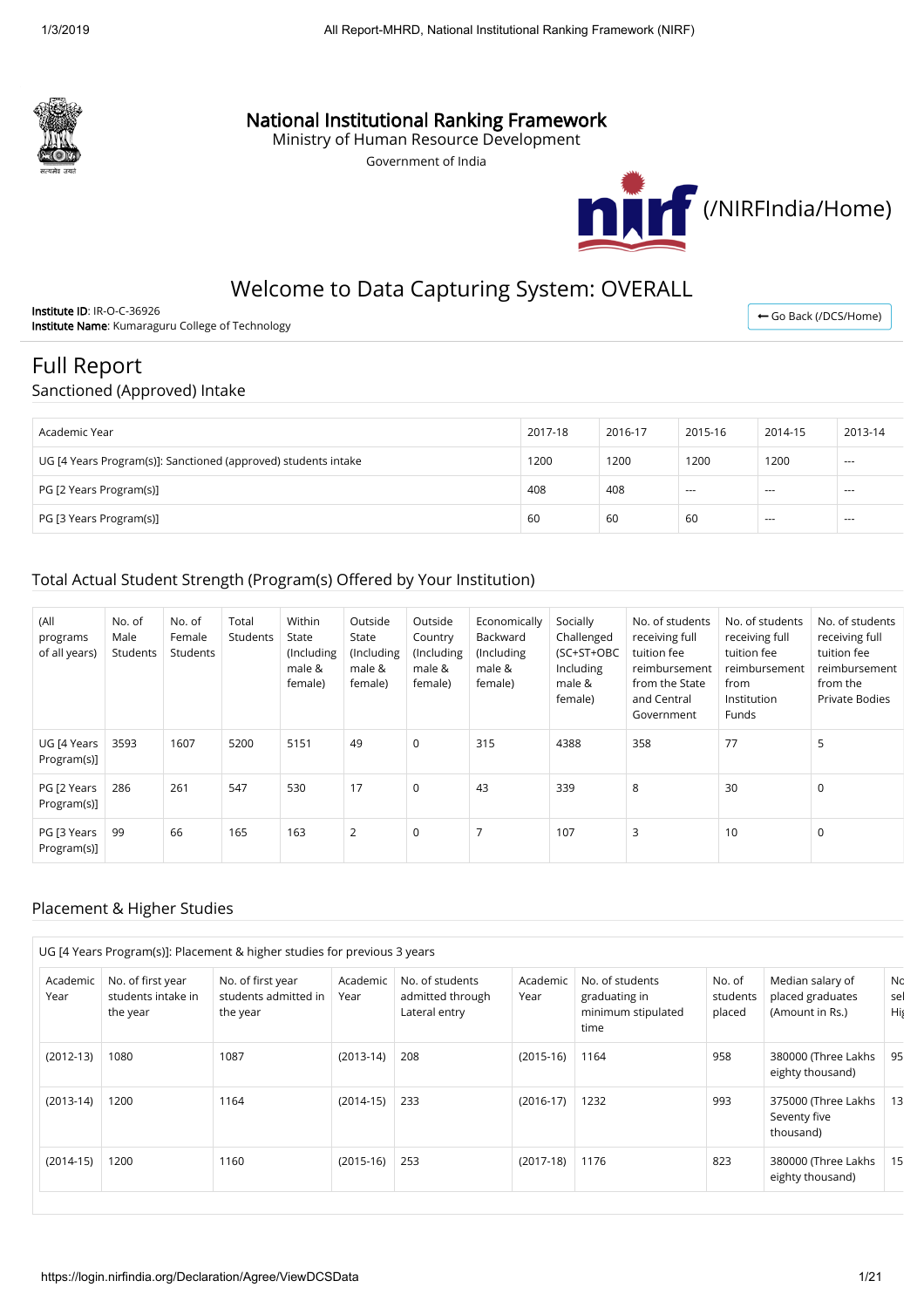| PG [2 Years Program(s)]: Placement & higher studies for previous 3 years |                                                     |                                                    |                  |                                                          |                              |                                                      |                         |  |  |  |  |
|--------------------------------------------------------------------------|-----------------------------------------------------|----------------------------------------------------|------------------|----------------------------------------------------------|------------------------------|------------------------------------------------------|-------------------------|--|--|--|--|
| Academic<br>Year                                                         | No. of first year<br>students intake in the<br>year | No. of first year students<br>admitted in the year | Academic<br>Year | No. of students graduating in<br>minimum stipulated time | No. of<br>students<br>placed | Median salary of placed<br>graduates (Amount in Rs.) | No. of stu<br>for Highe |  |  |  |  |
| $(2014-15)$                                                              | 417                                                 | 376                                                | $(2015-16)$      | 340                                                      | 140                          | 350000 (Three Lakhs Fifty<br>thousand)               | 0                       |  |  |  |  |
| $(2015-16)$                                                              | 408                                                 | 305                                                | $(2016-17)$      | 285                                                      | 143                          | 400000 (Four Lakhs)                                  | 4                       |  |  |  |  |
| $(2016-17)$                                                              | 408                                                 | 294                                                | $(2017-18)$      | 276                                                      | 156                          | 400000 (Four Lakhs)                                  |                         |  |  |  |  |

#### PG [3 Years Program(s)]: Placement & higher studies for previous 3 years

| Academic<br>Year | No. of first year<br>students intake in<br>the year | No. of first year<br>students admitted in<br>the year | Academic<br>Year | No. of students<br>admitted through<br>Lateral entry | Academic<br>Year | No. of students<br>graduating in<br>minimum stipulated<br>time | No. of<br>students<br>placed | Median salary of<br>placed graduates<br>(Amount in Rs.) | Nc.<br>sel<br>His |
|------------------|-----------------------------------------------------|-------------------------------------------------------|------------------|------------------------------------------------------|------------------|----------------------------------------------------------------|------------------------------|---------------------------------------------------------|-------------------|
| $(2013-14)$      | 120                                                 | 89                                                    | $(2014-15)$      | 55                                                   | $(2015-16)$      | 139                                                            | 52                           | 335000 (Three Lakhs<br>Thirty Five thousand)            | 0                 |
| $(2014-15)$      | 120                                                 | 55                                                    | $(2015-16)$      | 84                                                   | $(2016-17)$      | 116                                                            | 54                           | 382000 (Three Lakhs<br>Eighty Two thousand              |                   |
| $(2015-16)$      | 60                                                  | 46                                                    | $(2016-17)$      | 26                                                   | $(2017-18)$      | 67                                                             | 34                           | 380000 (Three Lakhs<br>eighty thousand)                 |                   |

#### Ph.D Student Details

| Ph.D (Student pursuing doctoral program till 2017-18; Students admitted in the academic year 2018-19 should not be entered here.) |     |  |  |  |  |
|-----------------------------------------------------------------------------------------------------------------------------------|-----|--|--|--|--|
| <b>Total Students</b>                                                                                                             |     |  |  |  |  |
| <b>Full Time</b>                                                                                                                  | 14  |  |  |  |  |
| Part Time                                                                                                                         | 105 |  |  |  |  |
|                                                                                                                                   |     |  |  |  |  |

No. of Ph.D students graduated (including Integrated Ph.D)

| Full Time<br>A.<br>Part Time<br>19<br>10 | 2017-18 | 2016-17 | 2015-16 |
|------------------------------------------|---------|---------|---------|
|                                          |         |         |         |
|                                          |         |         |         |

### Financial Resources: Utilised Amount for the Capital & Operational expenditure for previous 3 years

| Financial Year                                                                                       | 2017-18                                                                            | 2016-17                                                   | 2015                                                 |  |  |  |  |  |
|------------------------------------------------------------------------------------------------------|------------------------------------------------------------------------------------|-----------------------------------------------------------|------------------------------------------------------|--|--|--|--|--|
|                                                                                                      | Utilised Amount                                                                    | Utilised Amount                                           | Utilised /                                           |  |  |  |  |  |
| Annual Capital Expenditure on Academic Activities and Resources (excluding expenditure on buildings) |                                                                                    |                                                           |                                                      |  |  |  |  |  |
| Library                                                                                              | 1737226 (Seventeen lakhs thirty se<br>ven thousand two hundred and tw<br>enty six) | 1296030 (Twelve lakhs ninety six th<br>ousand and thirty) | 1994494 (Nineteer<br>ur thousand four h<br>ety four) |  |  |  |  |  |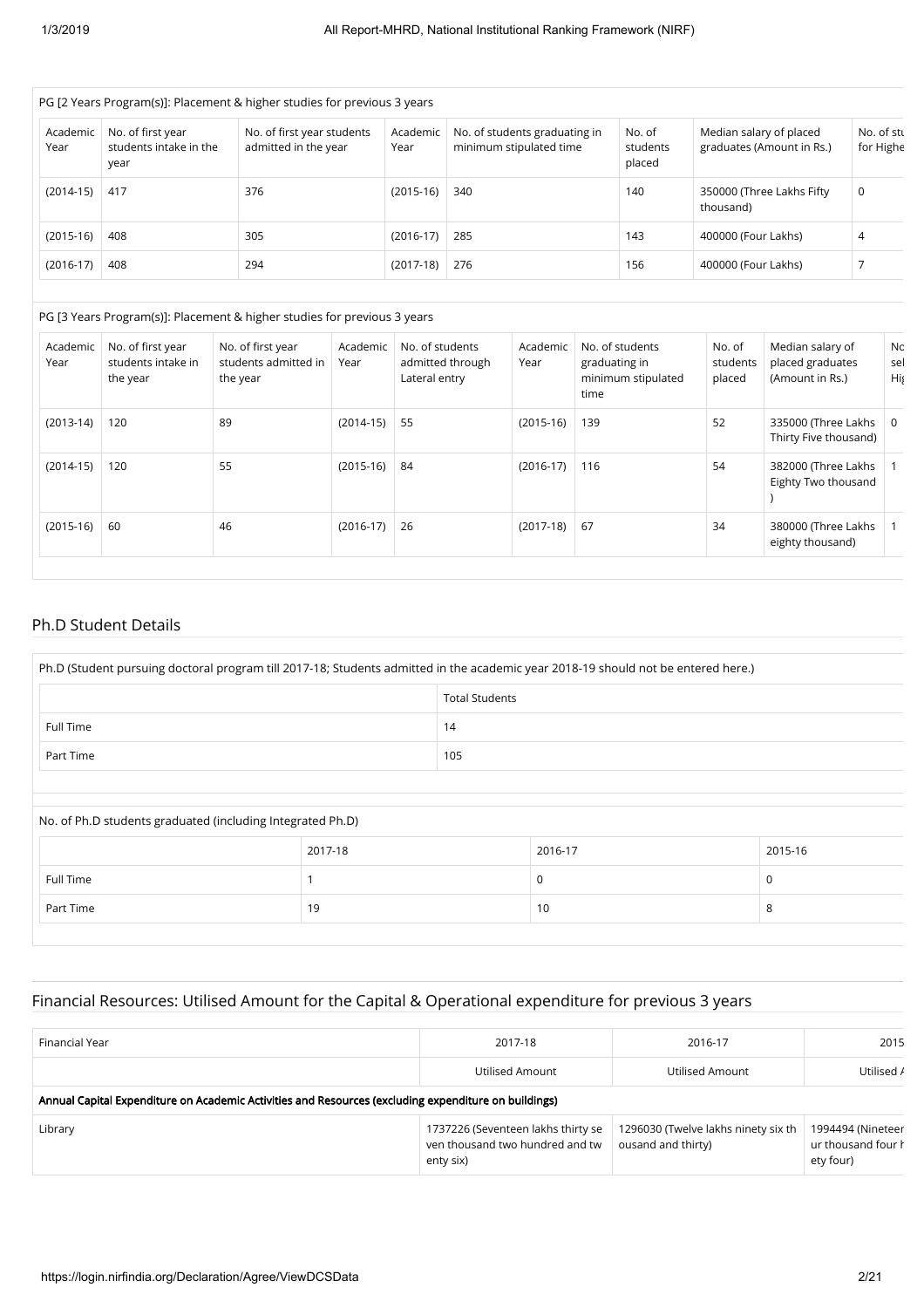| <b>Financial Year</b>                                                                                                                            | 2017-18                                                                                                    | 2016-17                                                                                                | 2015                                                            |
|--------------------------------------------------------------------------------------------------------------------------------------------------|------------------------------------------------------------------------------------------------------------|--------------------------------------------------------------------------------------------------------|-----------------------------------------------------------------|
|                                                                                                                                                  | <b>Utilised Amount</b>                                                                                     | <b>Utilised Amount</b>                                                                                 | Utilised /                                                      |
| New Equipment for Laboratories                                                                                                                   | 60571858 (Six crores five lakhs sev<br>enty one thousand eight hundred<br>and fifty eight)                 | 67887125 (Six crores seventy eight<br>lakhs eighty seven thousand one h<br>undred and twenty five)     | 52919388 (Five crc<br>akhs nineteen thoi<br>dred and eighty eij |
| <b>Engineering Workshops</b>                                                                                                                     | 22485946 (Two crores twenty four I<br>akhs eighty five thousand nine hun<br>dred and forty six)            | 16678259 (One crore sixty six lakhs<br>seventy eight thousand two hundr<br>ed and fifty nine)          | 4804547 (Forty eig<br>usand five hundre<br>n)                   |
| Other expenditure on creation of Capital Assets (excluding expenditure<br>on Land and Building)                                                  | 3804830 (Thirty eight lakhs four th<br>ousand eight hundred and thirty)                                    | 9112443 (Ninety one lakhs twelve t<br>housand four hundred and forty th<br>ree)                        | 32766290 (Three c<br>en lakhs sixty six tl<br>ndred and ninety) |
| Annual Operational Expenditure                                                                                                                   |                                                                                                            |                                                                                                        |                                                                 |
| Salaries (Teaching and Non Teaching staff)                                                                                                       | 373637791 (Thirty seven crores thi<br>rty six lakhs thirty seven thousand<br>seven hundred and ninety one) | 317626249 (Thirty one crores seve<br>nty six lakhs twenty six thousand t<br>wo hundred and forty nine) | 291741404 (Twent<br>enteen lakhs forty<br>ur hundred and fo     |
| Maintenance of Academic Infrastructure or consumables, other running<br>expenditures etc. (excluding maintenance of hostels and allied services) | 240691910 (Twenty four crores six<br>lakhs ninety one thousand nine hu<br>ndred and ten)                   | 198944023 (Nineteen crores eighty<br>nine lakhs forty four thousand and<br>twenty three)               | 174596965 (Seven<br>five lakhs ninety si:<br>hundred and sixty  |
| Seminars/Conferences/Workshops                                                                                                                   | 2941993 (Twenty nine lakhs forty o<br>ne thousand nine hundred and nin<br>ety three)                       | 2261459 (Twenty two lakhs sixty o<br>ne thousand four hundred and fift<br>y nine)                      | 1402107 (Fourteer<br>and one hundred a                          |

IPR

| Calendar year            | 2017 | 2016 | 2015 |
|--------------------------|------|------|------|
| No. of Patents Published |      |      |      |
| No. of Patents Granted   |      |      |      |

# Sponsored Research Details

| Financial Year                                     | 2017-18                                                             | 2016-17                                                        | 2015-16                                            |
|----------------------------------------------------|---------------------------------------------------------------------|----------------------------------------------------------------|----------------------------------------------------|
| Total no. of Sponsored Projects                    | 68                                                                  | 28                                                             | 12                                                 |
| Total no. of Funding Agencies                      | 47                                                                  | 18                                                             | ç                                                  |
| <b>Total Amount Received (Amount</b><br>in Rupees) | 14549028                                                            | 9913540                                                        | 4872690                                            |
| Amount Received in Words                           | One Crore forty five Lakhs forty nine thousand an<br>d twenty eight | Ninety nine lakhs thirteen thousand five hund<br>red and forty | Forty eight lakhs seventy two thc<br>ed and ninety |

# Consultancy Project Details

| Financial Year                                     | 2017-18  | 2016-17  | 2015-16  |
|----------------------------------------------------|----------|----------|----------|
| Total no. of Consultancy<br>Projects               | 896      | 619      | 536      |
| Total no. of Client<br>Organizations               | 438      | 297      | 340      |
| <b>Total Amount Received</b><br>(Amount in Rupees) | 26587883 | 26679949 | 20532627 |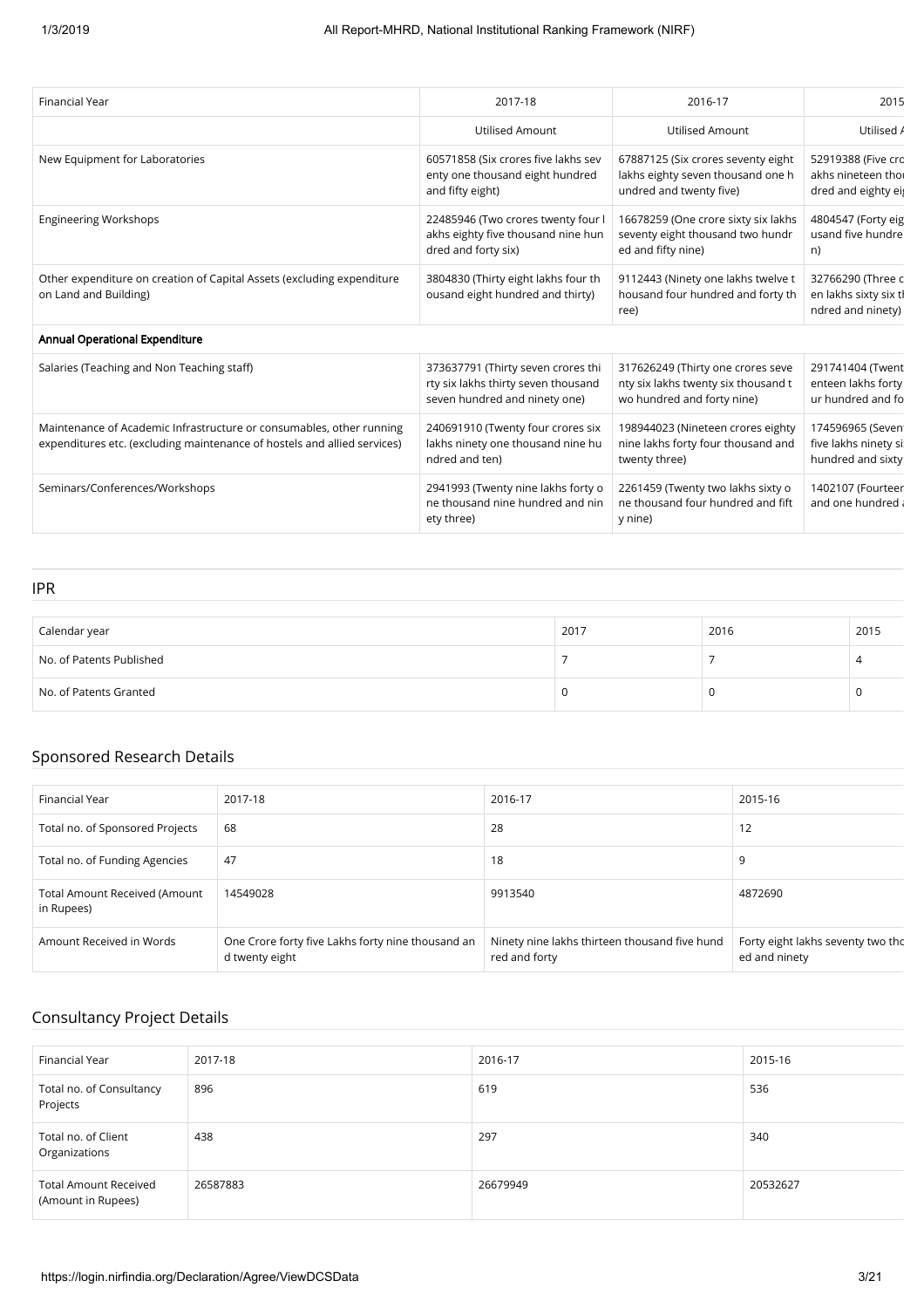| Financial Year           | 2017-18                                               | 2016-17                                             | 2015-16                          |
|--------------------------|-------------------------------------------------------|-----------------------------------------------------|----------------------------------|
| Amount Received in Words | Two crores sixty five lakhs eighty seven thousand eig | Two crores sixty six lakhs seventy nine thousand ni | Two crores five lakhs thirty two |
|                          | ht hundred and eighty three                           | ne hundred and forty nine                           | undred and twenty seven          |

# Executive Development Programs (Minimum one year duration)

| Financial Year                              | 2017-18 | 2016-17 | 2015- |
|---------------------------------------------|---------|---------|-------|
| Total no. of Executive Development Programs |         | L.      |       |
| Total no. of Participants                   |         |         |       |
| Total Annual Earnings (Amount in Rupees)    |         | J.      |       |
| Total Annual Earnings in Words              | Zero    | Zero    | Zero  |

### PCS Facilities: Facilities of physically challenged students

| 1. Do your institution buildings have Lifts/Ramps?                                                                                                        | Yes, more than 809<br>buildings |
|-----------------------------------------------------------------------------------------------------------------------------------------------------------|---------------------------------|
| 2. Do your institution have provision for walking aids, includingwheelchairs and transportation from one building to another for handicapped<br>students? | Yes                             |
| 3. Do your institution buildings have specially designed toilets for handicapped students?                                                                | Yes, more than 809<br>buildings |

## Faculty Details

1. How many faculty members of your institution have received highly reputed national/international awards/recognition from Central government agencies in the previou year (2017-18)?

| Srno           | Name                 | Age | Designation                | Gender | Qualification | Experience<br>(In Months) | Is Associated<br>Last Year | Currently working<br>with institution? | Joining<br>Date     | Leavi<br>Date      |
|----------------|----------------------|-----|----------------------------|--------|---------------|---------------------------|----------------------------|----------------------------------------|---------------------|--------------------|
| $\mathbf{1}$   | ALBERT PREMKUMER V   | 54  | Other                      | Male   | Ph.D          | 300                       | Yes                        | <b>No</b>                              | $11 - 08 -$<br>2004 | $31 - 0.5$<br>2018 |
| $\overline{2}$ | ANIL KUMAR K K       | 56  | Professor                  | Male   | Ph.D          | 302                       | Yes                        | Yes                                    | $03 - 01 -$<br>2018 | $\sim$ $\sim$      |
| 3              | ARANGANAYAGAM K R    | 34  | Assistant Professor        | Male   | Ph.D          | 88                        | Yes                        | Yes                                    | $02 - 03 -$<br>2011 | $\overline{a}$     |
| 4              | <b>ARUN B</b>        | 28  | <b>Assistant Professor</b> | Male   | M.E.          | 55                        | Yes                        | Yes                                    | $28 - 06 -$<br>2017 | $\overline{a}$     |
| 5              | ARVIND SINGH R       | 47  | Professor                  | Male   | Ph.D          | 188                       | Yes                        | Yes                                    | 05-06-<br>2017      | $\overline{a}$     |
| 6              | <b>BALAJIK</b>       | 26  | <b>Assistant Professor</b> | Male   | M.E.          | 12                        | Yes                        | Yes                                    | $05-09-$<br>2017    | $\overline{a}$     |
| $\overline{7}$ | <b>BASKARAN K R</b>  | 49  | Associate Professor        | Male   | Ph.D          | 335                       | Yes                        | Yes                                    | $10 - 06 -$<br>1998 | $\overline{a}$     |
| 8              | <b>CHANDRAKALA D</b> | 49  | Professor                  | Female | Ph.D          | 337                       | Yes                        | Yes                                    | $01 - 03 -$<br>2001 | $\overline{a}$     |
| 9              | <b>DAVID S</b>       | 29  | <b>Assistant Professor</b> | Male   | M.E.          | 62                        | Yes                        | Yes                                    | $21 - 08 -$<br>2015 | $\overline{a}$     |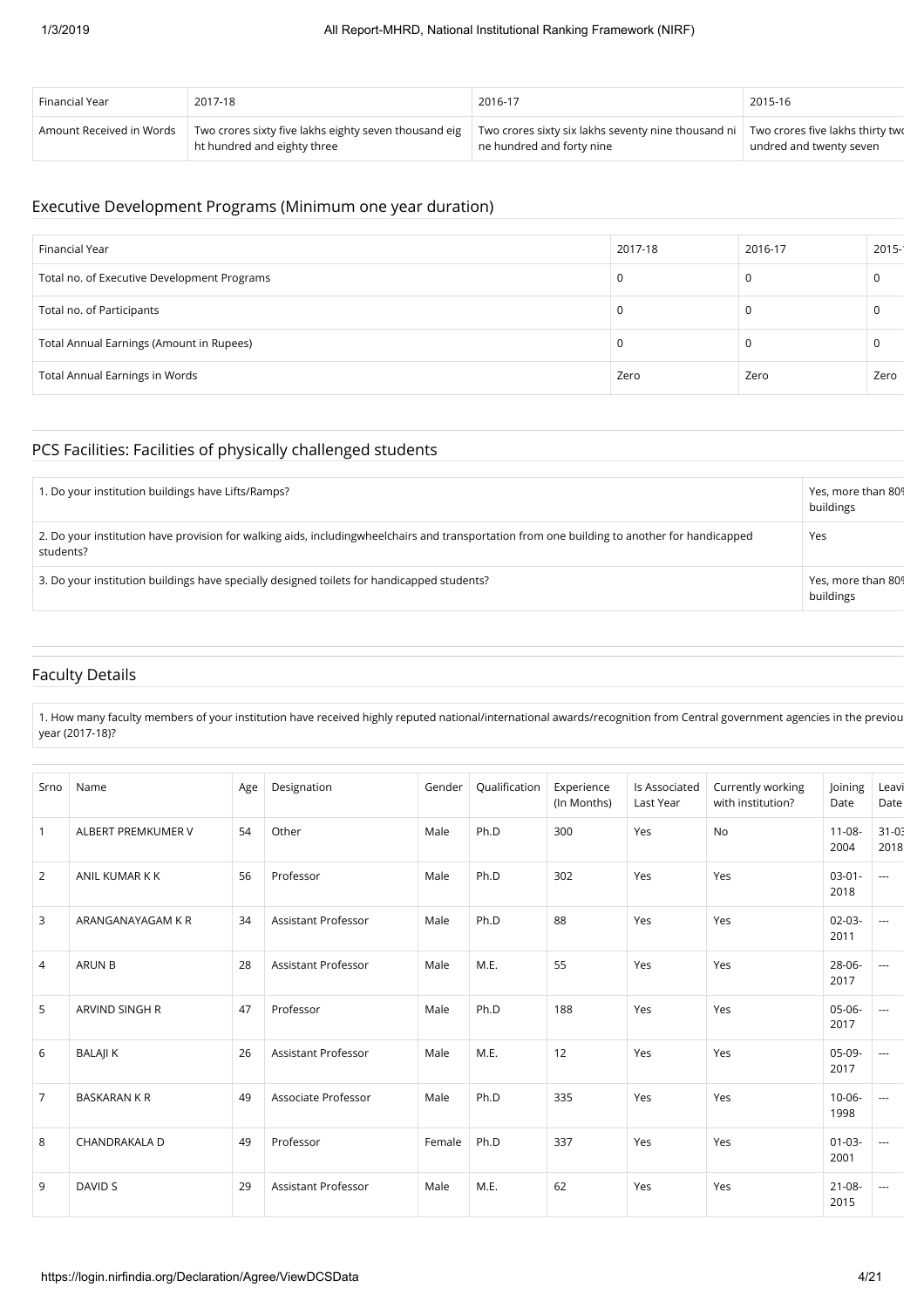| 10 | DHIVYA J             | 33 | Assistant Professor | Female | M. Phil    | 127 | Yes | Yes | 18-06-<br>2012      | $\cdots$                 |
|----|----------------------|----|---------------------|--------|------------|-----|-----|-----|---------------------|--------------------------|
| 11 | FRANCIS JENCY X      | 29 | Assistant Professor | Female | M.E.       | 74  | Yes | Yes | $11 - 06 -$<br>2012 | $\overline{\phantom{a}}$ |
| 12 | <b>GIRIDHARAN PK</b> | 52 | Professor           | Male   | Ph.D       | 307 | Yes | Yes | $05-07-$<br>2012    | ---                      |
| 13 | <b>HYACINTH PINK</b> | 66 | Professor           | Female | Ph.D       | 472 | Yes | Yes | $01 - 11 -$<br>2017 | ---                      |
| 14 | JASMINE K            | 36 | Assistant Professor | Female | M.E.       | 148 | Yes | Yes | 03-03-<br>2011      | ---                      |
| 15 | <b>JYOTHI S</b>      | 31 | Assistant Professor | Female | M. Phil    | 37  | Yes | Yes | 22-06-<br>2015      | $\overline{\phantom{a}}$ |
| 16 | <b>KANAGARAJ S</b>   | 38 | Assistant Professor | Male   | M.E.       | 156 | Yes | Yes | 23-06-<br>2008      | $\overline{\phantom{a}}$ |
| 17 | <b>KARTHIK S</b>     | 29 | Assistant Professor | Male   | M.E.       | 76  | Yes | Yes | $15-06-$<br>2013    | ---                      |
| 18 | KATHIRVEL K          | 35 | Assistant Professor | Male   | <b>MCA</b> | 96  | Yes | Yes | $03-12-$<br>2014    | $\overline{\phantom{a}}$ |
| 19 | <b>KIRANLAL S</b>    | 28 | Assistant Professor | Male   | M.E.       | 36  | No  | Yes | 18-07-<br>2018      | ---                      |
| 20 | KRISHNAVENI V        | 38 | Assistant Professor | Female | Ph.D       | 199 | Yes | Yes | $01 - 04 -$<br>2004 | $\overline{\phantom{a}}$ |
| 21 | LAKSHMI MEERA B L    | 40 | Assistant Professor | Female | M. Phil    | 108 | Yes | No  | $01 - 08 -$<br>2014 | $19 - 06$<br>2017        |
| 22 | MAHALAKSHMI R        | 43 | Assistant Professor | Female | M. Phil    | 147 | Yes | Yes | 23-08-<br>2007      | $\overline{\phantom{a}}$ |
| 23 | MANIVEL R            | 53 | Professor           | Male   | Ph.D       | 376 | Yes | Yes | $03 - 01 -$<br>2014 | $\overline{\phantom{a}}$ |
| 24 | MEENA K              | 41 | Assistant Professor | Female | Ph.D       | 191 | Yes | Yes | $01 - 08 -$<br>2007 | $\overline{\phantom{a}}$ |
| 25 | MURUGANANTHAM V R    | 50 | Associate Professor | Male   | Ph.D       | 322 | Yes | Yes | $01 - 06 -$<br>2006 | ---                      |
| 26 | NAGARAJ R            | 34 | Other               | Male   | M.A        | 154 | Yes | Yes | $14 - 11 -$<br>2011 | $\overline{\phantom{a}}$ |
| 27 | NAVANEETHAKRISHNAN R | 29 | Assistant Professor | Male   | M.E.       | 45  | Yes | Yes | 22-06-<br>2015      | $\overline{\phantom{a}}$ |
| 28 | NITHYA ROOPA S       | 35 | Assistant Professor | Female | M.E.       | 113 | Yes | Yes | $01 - 06 -$<br>2012 | $\overline{\phantom{a}}$ |
| 29 | PAVITHRA P           | 29 | Assistant Professor | Female | M.E.       | 60  | Yes | Yes | 15-06-<br>2013      | $\overline{\phantom{a}}$ |
| 30 | PRADEEP P            | 29 | Assistant Professor | Male   | M.E.       | 44  | Yes | Yes | $01 - 12 -$<br>2014 | $\overline{\phantom{a}}$ |
| 31 | AJAY V P             | 32 | Assistant Professor | Male   | M.E.       | 96  | Yes | Yes | $18 - 01 -$<br>2017 | $\overline{\phantom{a}}$ |
| 32 | ANAND T              | 26 | Assistant Professor | Male   | M.E.       | 26  | Yes | Yes | $02 - 06 -$<br>2016 | $\overline{\phantom{a}}$ |
| 33 | ANSHUL SAXENA        | 30 | Assistant Professor | Male   | MBA        | 100 | Yes | Yes | 06-06-<br>2016      | ---                      |
| 34 | ARUL A R             | 38 | Assistant Professor | Male   | M.Sc(Phy)  | 144 | Yes | Yes | $01 - 08 -$<br>2006 | $\overline{\phantom{a}}$ |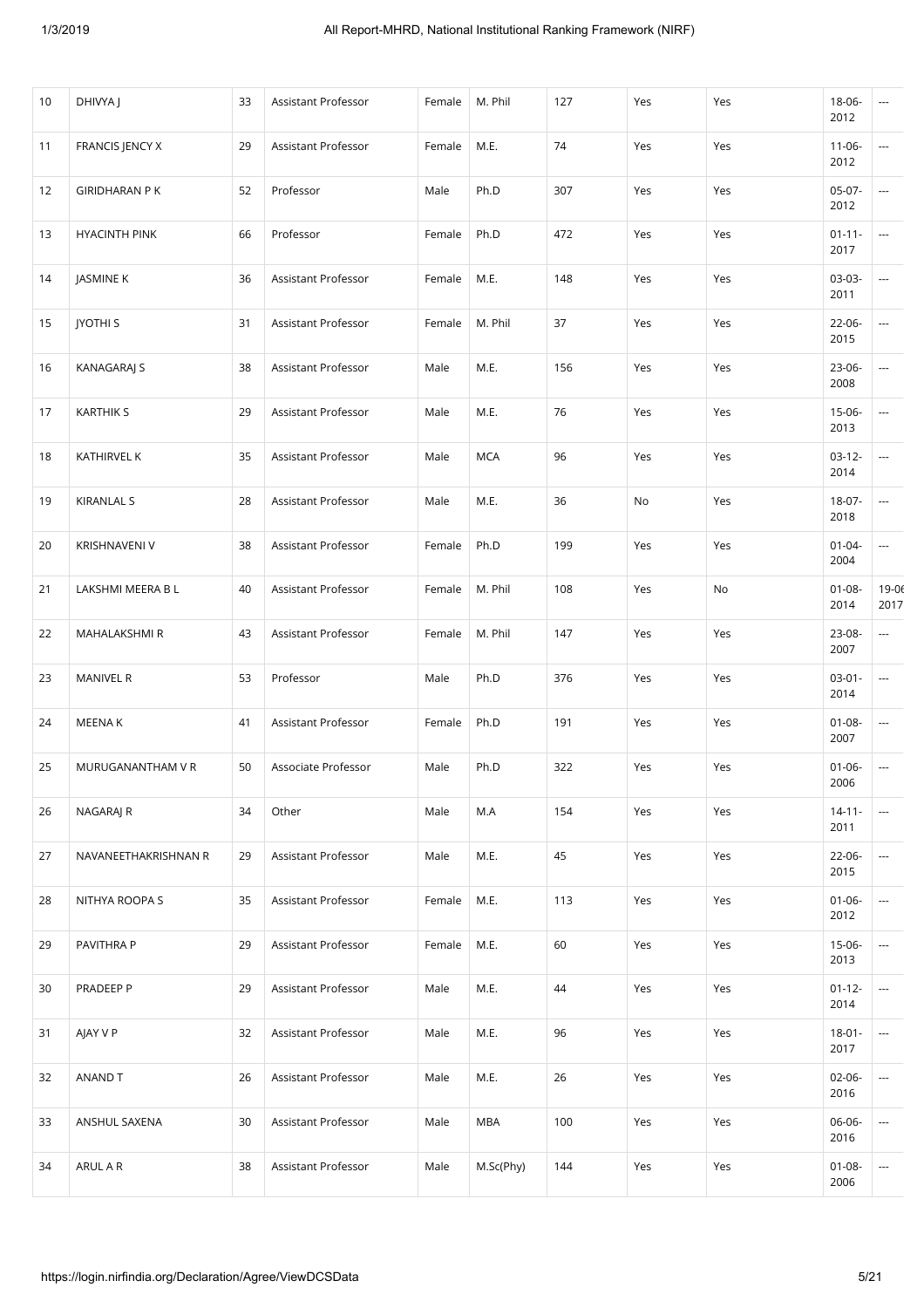| 35 | ARUNA DEVI S         | 35 | Assistant Professor | Female | M. Phil    | 116 | Yes | Yes | 22-06-<br>2015      | ---                      |
|----|----------------------|----|---------------------|--------|------------|-----|-----|-----|---------------------|--------------------------|
| 36 | ATHAPPAN V           | 41 | Assistant Professor | Male   | M.Tech     | 191 | Yes | Yes | 08-06-<br>2009      | $\overline{\phantom{a}}$ |
| 37 | <b>BALAMURUGAN R</b> | 48 | Assistant Professor | Male   | Ph.D       | 271 | Yes | Yes | 29-10-<br>2003      | ---                      |
| 38 | <b>BHARATHIM</b>     | 43 | Professor           | Female | Ph.D       | 231 | Yes | Yes | 13-08-<br>2014      | ---                      |
| 39 | CYNTHIA J            | 45 | Associate Professor | Female | Ph.D       | 266 | Yes | Yes | $15-07-$<br>2002    | $\overline{\phantom{a}}$ |
| 40 | DEVAN P D            | 31 | Assistant Professor | Male   | M.E.       | 38  | Yes | Yes | 22-06-<br>2015      | $\overline{\phantom{a}}$ |
| 41 | DINESHKUMAR T        | 28 | Assistant Professor | Male   | M.E.       | 37  | Yes | Yes | 22-06-<br>2015      | ---                      |
| 42 | <b>GEETHA V</b>      | 49 | Professor           | Female | Ph.D       | 306 | Yes | Yes | $01 - 06 -$<br>2001 | ---                      |
| 43 | HAMEED IBRAHIM S     | 47 | Assistant Professor | Male   | <b>MCA</b> | 273 | Yes | Yes | 05-06-<br>2000      | ---                      |
| 44 | JAISANKAR S          | 52 | Associate Professor | Male   | Ph.D       | 381 | Yes | Yes | $01 - 08 -$<br>2014 | $\overline{\phantom{a}}$ |
| 45 | JEBA N               | 30 | Assistant Professor | Female | M.E.       | 80  | Yes | Yes | 09-06-<br>2014      | ---                      |
| 46 | <b>KALAPRIYA K</b>   | 37 | Assistant Professor | Female | Ph.D       | 83  | Yes | Yes | $09 - 01 -$<br>2013 | ---                      |
| 47 | <b>KANNAN V</b>      | 53 | Professor           | Male   | Ph.D       | 346 | Yes | Yes | 17-08-<br>2012      | ---                      |
| 48 | KARTHIKEYAN R        | 33 | Assistant Professor | Male   | M.E.       | 109 | Yes | Yes | 08-06-<br>2009      | $\overline{\phantom{a}}$ |
| 49 | KAVITHA R            | 38 | Associate Professor | Female | Ph.D       | 184 | Yes | Yes | 07-06-<br>2004      | ---                      |
| 50 | <b>KISHORE R</b>     | 26 | Assistant Professor | Male   | M.E.       | 42  | Yes | Yes | 12-06-<br>2015      | $\overline{\phantom{a}}$ |
| 51 | KUMARAVEL K          | 31 | Assistant Professor | Male   | Ph.D       | 33  | Yes | Yes | $26 - 04 -$<br>2017 | $\overline{\phantom{a}}$ |
| 52 | LATHA L              | 45 | Associate Professor | Female | Ph.D       | 267 | Yes | Yes | $11 - 12 -$<br>2000 | ---                      |
| 53 | MANIKANDA PRASATH K  | 29 | Assistant Professor | Male   | M.E.       | 51  | Yes | Yes | 09-06-<br>2016      | $\overline{\phantom{a}}$ |
| 54 | <b>MARY CHERIAN</b>  | 53 | Professor           | Female | Ph.D       | 356 | Yes | Yes | 06-06-<br>2011      | ---                      |
| 55 | MOHANAMANI P         | 38 | Assistant Professor | Female | Ph.D       | 159 | Yes | Yes | $01 - 08 -$<br>2013 | ---                      |
| 56 | MUTHUKUMARAN V       | 48 | Professor           | Male   | Ph.D       | 297 | Yes | Yes | $02 - 06 -$<br>2003 | $\overline{\phantom{a}}$ |
| 57 | NANDHAKUMAR P        | 30 | Assistant Professor | Male   | M.E.       | 71  | Yes | Yes | 09-06-<br>2014      | $\overline{\phantom{a}}$ |
| 58 | NIRMAL KUMAR A       | 67 | Professor           | Male   | Ph.D       | 514 | Yes | Yes | 16-09-<br>2016      | ---                      |
| 59 | PALANIVELU L M       | 51 | Professor           | Male   | Ph.D       | 301 | Yes | Yes | $21 - 07 -$<br>2017 | ---                      |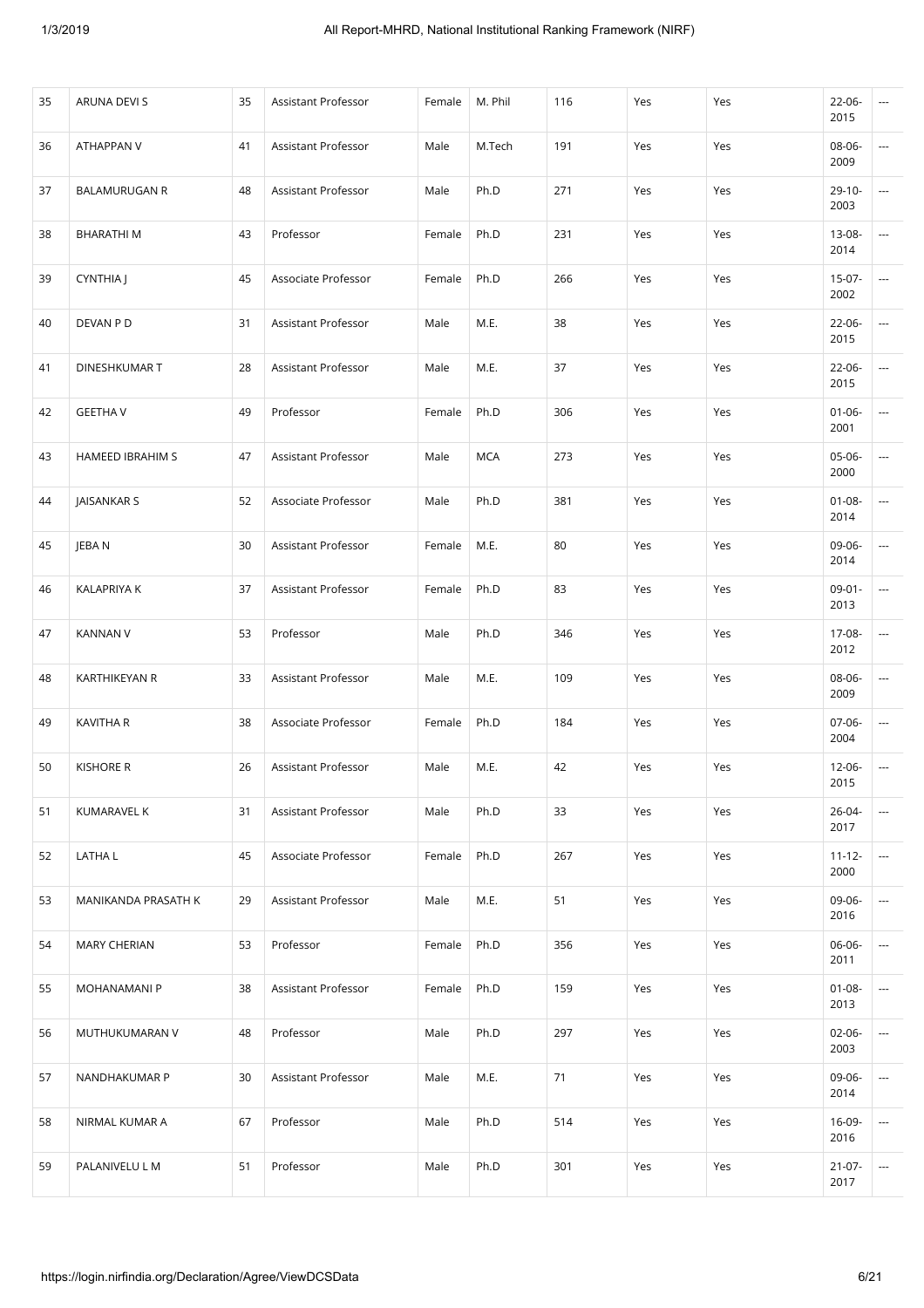| 60 | PRABHAKARAN A           | 28 | Assistant Professor | Male   | M.E.    | 65  | Yes | Yes | $10 - 05 -$<br>2017 | ---                           |
|----|-------------------------|----|---------------------|--------|---------|-----|-----|-----|---------------------|-------------------------------|
| 61 | PREM KUMAR P S          | 37 | Assistant Professor | Male   | Ph.D    | 186 | Yes | Yes | $27-07-$<br>2011    | ---                           |
| 62 | ABIRAMI V               | 36 | Assistant Professor | Female | M. Phil | 145 | Yes | Yes | 28-02-<br>2011      | $\overline{\phantom{a}}$      |
| 63 | AMSAVENI A              | 41 | Associate Professor | Female | Ph.D    | 227 | Yes | Yes | 02-06-<br>2003      | $\overline{\phantom{a}}$      |
| 64 | ANITHA N                | 32 | Assistant Professor | Female | M. Phil | 71  | Yes | Yes | $23-06-$<br>2017    | ---                           |
| 65 | AROKIA LAWRENCE VIJAY B | 38 | Assistant Professor | Male   | M. Phil | 169 | Yes | Yes | $01 - 08 -$<br>2006 | $\overline{\phantom{a}}$      |
| 66 | ARUN KUMAR S            | 27 | Assistant Professor | Male   | M.Tech  | 26  | Yes | Yes | $18 - 07 -$<br>2016 | $\overline{\phantom{a}}$      |
| 67 | ASWINI D                | 29 | Assistant Professor | Female | M.E.    | 74  | Yes | Yes | $01 - 06 -$<br>2012 | $\overline{\phantom{a}}$      |
| 68 | <b>BALAJI V R</b>       | 32 | Assistant Professor | Male   | M.E.    | 97  | Yes | Yes | $01 - 07 -$<br>2013 | $\overline{\phantom{a}}$      |
| 69 | <b>BHANUREKHAV</b>      | 45 | Associate Professor | Female | Ph.D    | 242 | Yes | No  | $01-07-$<br>1999    | $28 - 02$<br>2018             |
| 70 | CHANDRU S M             | 28 | Assistant Professor | Male   | M.E.    | 58  | Yes | Yes | 06-04-<br>2015      | $\overline{\phantom{a}}$      |
| 71 | <b>DEVAKIP</b>          | 50 | Professor           | Female | Ph.D    | 336 | Yes | Yes | 15-06-<br>1992      | $\overline{\phantom{a}}$      |
| 72 | DINESH S                | 27 | Assistant Professor | Male   | M.E.    | 50  | Yes | Yes | $04-05-$<br>2015    | ---                           |
| 73 | <b>GEETHA M C S</b>     | 37 | Assistant Professor | Female | M. Phil | 163 | Yes | Yes | 09-08-<br>2007      | $\overline{\phantom{a}}$      |
| 74 | <b>GOWTHAMI PRIYA P</b> | 27 | Assistant Professor | Female | M.E.    | 49  | Yes | Yes | 09-06-<br>2014      | $\overline{\phantom{a}}$      |
| 75 | JAI SINGH W             | 40 | Assistant Professor | Male   | Ph.D    | 206 | Yes | Yes | 15-07-<br>2013      | ---                           |
| 76 | JAYALAKSHMI S           | 43 | Professor           | Female | Ph.D    | 165 | Yes | Yes | 05-06-<br>2017      | ---                           |
| 77 | KALAISELVI R            | 41 | Assistant Professor | Female | M.E.    | 227 | Yes | Yes | 22-06-<br>2015      | $\overline{\phantom{a}}$      |
| 78 | <b>KANNAN R</b>         | 35 | Assistant Professor | Male   | Ph.D    | 118 | Yes | Yes | $01 - 06 -$<br>2016 | $\overline{\phantom{a}}$      |
| 79 | KARTHIKEYAN G           | 30 | Assistant Professor | Male   | M.E.    | 85  | Yes | Yes | 09-06-<br>2014      | $\hspace{1.5cm} \textbf{---}$ |
| 80 | KAVITHA K               | 43 | Professor           | Female | Ph.D    | 252 | Yes | Yes | $21 - 07 -$<br>1997 | $\overline{\phantom{a}}$      |
| 81 | <b>KIRUTHIKA S</b>      | 31 | Assistant Professor | Female | M.E.    | 70  | Yes | Yes | $31 - 08 -$<br>2017 | ---                           |
| 82 | <b>KUMARAN S</b>        | 27 | Assistant Professor | Male   | M.E.    | 38  | Yes | Yes | $02 - 06 -$<br>2015 | $\overline{\phantom{a}}$      |
| 83 | LATHA A                 | 39 | Assistant Professor | Female | M. Phil | 181 | Yes | Yes | 04-07-<br>2013      | ---                           |
| 84 | MALARVIZHI K            | 47 | Professor           | Female | Ph.D    | 289 | Yes | Yes | 08-06-<br>2016      | ---                           |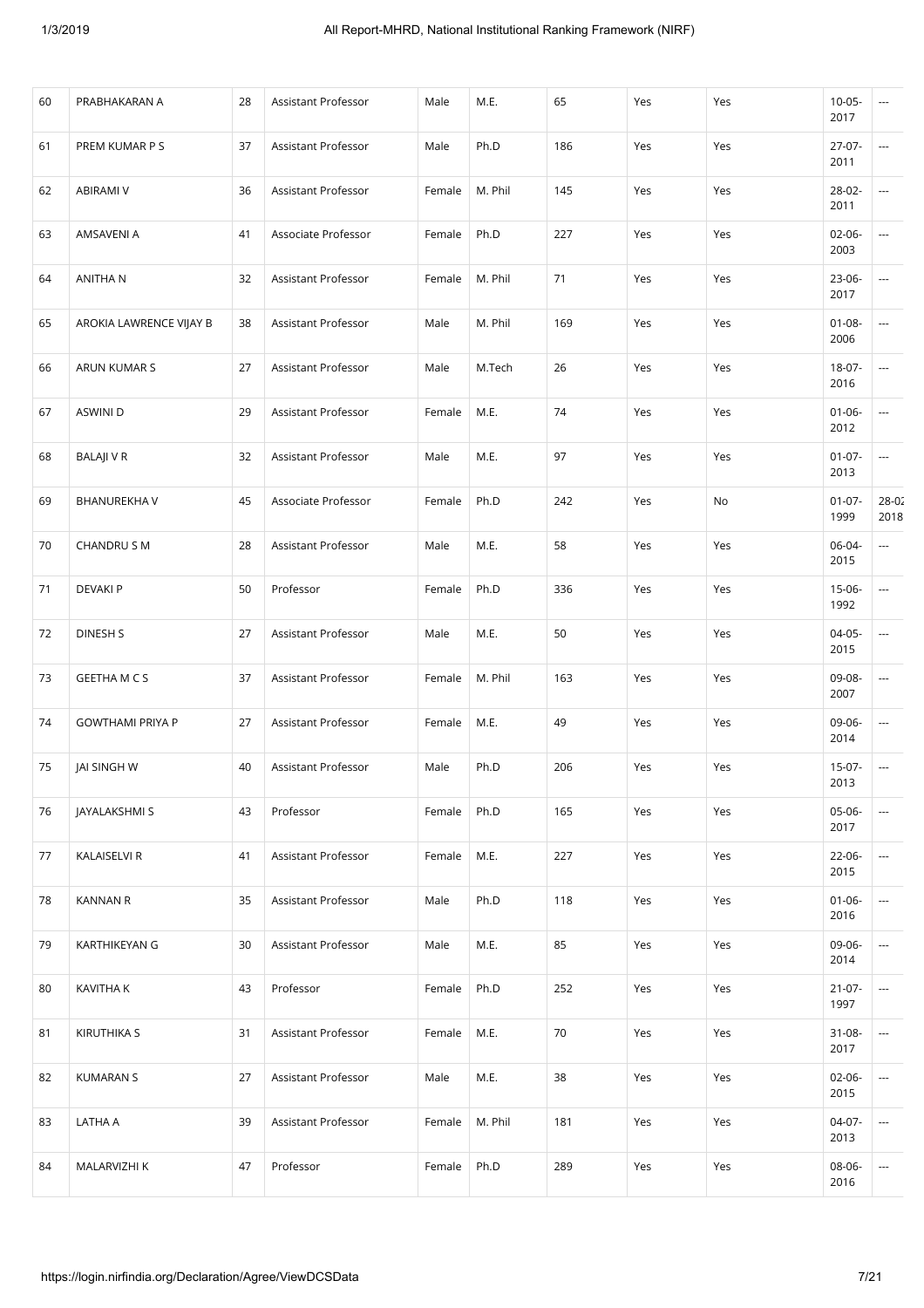| 85  | MARUDHACHALAM R        | 46 | Assistant Professor | Male   | Ph.D    | 250 | Yes | Yes | $01 - 08 -$<br>2003 | ---                      |
|-----|------------------------|----|---------------------|--------|---------|-----|-----|-----|---------------------|--------------------------|
| 86  | MOHANA SUNDARAM N      | 30 | Assistant Professor | Male   | M.E.    | 80  | Yes | Yes | 22-06-<br>2015      | $\overline{\phantom{a}}$ |
| 87  | MUTHUKUMARAN P         | 34 | Assistant Professor | Male   | M.Tech  | 120 | Yes | Yes | 17-07-<br>2008      | ---                      |
| 88  | NANDAKUMAR G S         | 44 | Associate Professor | Male   | Ph.D    | 278 | Yes | Yes | $01 - 08 -$<br>2013 | $\overline{\phantom{a}}$ |
| 89  | NEDUNCHEZHIAN V R      | 55 | Professor           | Male   | Ph.D    | 348 | Yes | Yes | $03-05-$<br>2010    | $\cdots$                 |
| 90  | NITHYAPRIYA S          | 36 | Assistant Professor | Female | M.E.    | 149 | Yes | Yes | 23-06-<br>2008      | ---                      |
| 91  | PRABAKARAN P A         | 28 | Assistant Professor | Male   | M.E.    | 74  | Yes | Yes | 13-07-<br>2015      | $\overline{\phantom{a}}$ |
| 92  | PRASHANTH P            | 27 | Assistant Professor | Male   | M.Tech  | 41  | Yes | Yes | 13-07-<br>2015      | ---                      |
| 93  | ALAMELU M              | 37 | Assistant Professor | Female | Ph.D    | 152 | Yes | Yes | 22-06-<br>2015      | $\overline{\phantom{a}}$ |
| 94  | ANDREW PON ABRAHAM J D | 36 | Assistant Professor | Male   | M.E.    | 122 | Yes | Yes | $10 - 01 -$<br>2013 | ---                      |
| 95  | ANUSHREE G             | 33 | Assistant Professor | Female | M.E.    | 109 | Yes | Yes | 15-06-<br>2013      | $\overline{\phantom{a}}$ |
| 96  | ARUN A P               | 32 | Assistant Professor | Male   | Ph.D    | 114 | Yes | Yes | $16 - 05 -$<br>2011 | ---                      |
| 97  | ARUNRAJ A              | 33 | Assistant Professor | Male   | M.Tech  | 121 | Yes | Yes | 19-08-<br>2009      | ---                      |
| 98  | <b>BALA MURUGAN M</b>  | 29 | Assistant Professor | Male   | M.E.    | 60  | Yes | Yes | 22-07-<br>2013      | $\overline{\phantom{a}}$ |
| 99  | <b>BASKAR R</b>        | 51 | Associate Professor | Male   | Ph.D    | 266 | Yes | Yes | $01 - 06 -$<br>2006 | $\overline{\phantom{a}}$ |
| 100 | BHAVNA BHARATH         | 24 | Assistant Professor | Female | M.E.    | 4   | Yes | Yes | 02-04-<br>2018      | ---                      |
| 101 | DARWIN R               | 35 | Assistant Professor | Male   | M.E.    | 109 | Yes | Yes | 08-06-<br>2009      | $\overline{\phantom{a}}$ |
| 102 | DHINAKARAN M           | 53 | Associate Professor | Male   | Ph.D    | 364 | Yes | Yes | $06-10-$<br>2005    | $\overline{\phantom{a}}$ |
| 103 | <b>EZHILARASI M</b>    | 50 | Professor           | Female | Ph.D    | 338 | Yes | Yes | $03-04-$<br>2014    | $\overline{\phantom{a}}$ |
| 104 | GIREESH KUMAR J        | 30 | Assistant Professor | Male   | M.Tech  | 50  | Yes | No  | 09-06-<br>2014      | $14 - 06$<br>2018        |
| 105 | <b>HEMALATHA R</b>     | 39 | Associate Professor | Female | M.E.    | 198 | Yes | Yes | 05-06-<br>2002      | $\overline{\phantom{a}}$ |
| 106 | JAMUNA M               | 27 | Assistant Professor | Female | M.E.    | 38  | Yes | Yes | 24-06-<br>2015      | $\overline{\phantom{a}}$ |
| 107 | JOHN ALEXIS S          | 50 | Professor           | Male   | Ph.D    | 330 | Yes | Yes | $01 - 09 -$<br>2014 | $\overline{\phantom{a}}$ |
| 108 | KANAGARAJ G            | 31 | Assistant Professor | Male   | M.E.    | 70  | Yes | Yes | $21-09-$<br>2012    | ---                      |
| 109 | <b>KARTHIK K</b>       | 34 | Assistant Professor | Male   | M. Phil | 113 | Yes | Yes | 09-02-<br>2009      | $\overline{\phantom{a}}$ |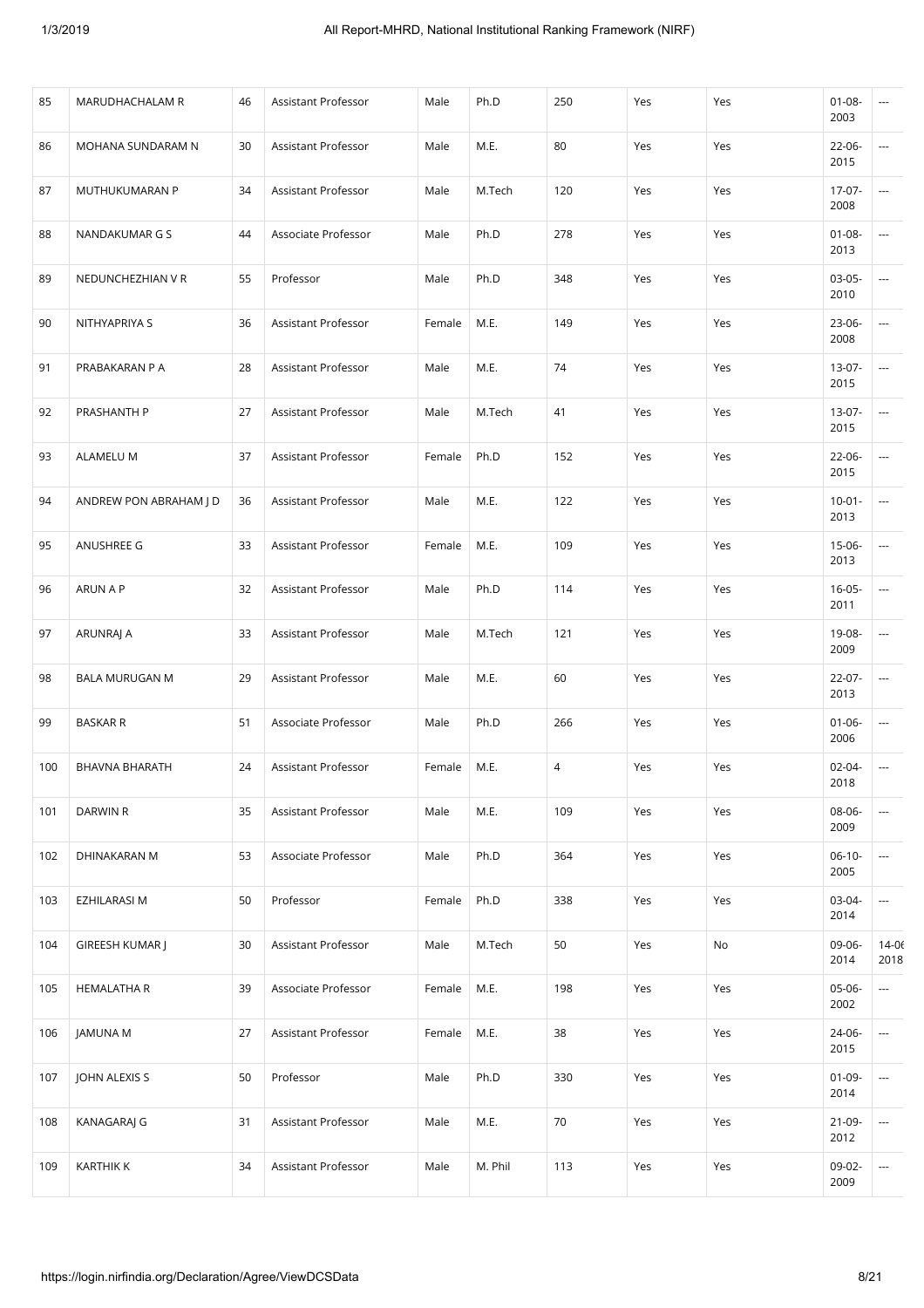| 110 | KARUPPUSAMY T         | 51 | Assistant Professor | Male   | M.E.    | 109 | Yes | Yes | $27-10-$<br>2015    | ---                      |
|-----|-----------------------|----|---------------------|--------|---------|-----|-----|-----|---------------------|--------------------------|
| 111 | <b>KAVITHA S</b>      | 41 | Assistant Professor | Female | M.E.    | 152 | Yes | Yes | $03-12-$<br>2008    | $\overline{\phantom{a}}$ |
| 112 | KRISHNAMURTHY V       | 48 | Other               | Male   | Ph.D    | 313 | Yes | Yes | $23 - 12 -$<br>2009 | ---                      |
| 113 | LAKSHMANAN K S        | 57 | Assistant Professor | Male   | M.Tech  | 389 | Yes | Yes | 27-08-<br>2014      | ---                      |
| 114 | MAHALAKSHMI R         | 52 | Professor           | Female | Ph.D    | 338 | Yes | Yes | $07-12-$<br>2015    | $\overline{\phantom{a}}$ |
| 115 | MANIMEKALAI V         | 30 | Assistant Professor | Female | M.E.    | 87  | Yes | Yes | $01 - 06 -$<br>2011 | $\overline{\phantom{a}}$ |
| 116 | MAYURAPPRIYAN P S     | 46 | Professor           | Male   | Ph.D    | 280 | No  | Yes | 08-06-<br>2018      | ---                      |
| 117 | MOHANRAJ S G          | 35 | Assistant Professor | Male   | Ph.D    | 149 | Yes | Yes | $18-07-$<br>2012    | ---                      |
| 118 | <b>MYTHILI R R</b>    | 41 | Assistant Professor | Female | M. Phil | 181 | Yes | Yes | $03 - 01 -$<br>2007 | $\overline{a}$           |
| 119 | NAVANEETH V R         | 29 | Assistant Professor | Male   | M.E.    | 63  | Yes | Yes | $21-07-$<br>2014    | $\overline{\phantom{a}}$ |
| 120 | NISHAANT HA           | 25 | Assistant Professor | Male   | M.E.    | 21  | Yes | Yes | 14-06-<br>2017      | ---                      |
| 121 | PASUPATHY S A         | 39 | Professor           | Male   | Ph.D    | 151 | Yes | Yes | $25-05-$<br>2012    | ---                      |
| 122 | PRABU K               | 40 | Assistant Professor | Male   | M.Tech  | 125 | Yes | Yes | 23-02-<br>2011      | $\overline{\phantom{a}}$ |
| 123 | AKILA K               | 39 | Assistant Professor | Female | Ph.D    | 157 | Yes | Yes | $02 - 01 -$<br>2006 | $\overline{\phantom{a}}$ |
| 124 | ANANTH K R            | 56 | Assistant Professor | Male   | M.Tech  | 409 | Yes | Yes | 19-07-<br>2017      | ---                      |
| 125 | ANUSH P               | 33 | Assistant Professor | Male   | M.E.    | 62  | Yes | Yes | 03-06-<br>2013      | $\overline{\phantom{a}}$ |
| 126 | ARUL H                | 29 | Assistant Professor | Male   | Ph.D    | 26  | Yes | Yes | $01 - 06 -$<br>2016 | $\overline{\phantom{a}}$ |
| 127 | ARUNACHALAM T         | 55 | Professor           | Male   | Ph.D    | 289 | Yes | Yes | $11-07-$<br>1994    | ---                      |
| 128 | AYYAPPAN P R          | 41 | Assistant Professor | Male   | M.E.    | 192 | Yes | Yes | $01 - 07 -$<br>2009 | ---                      |
| 129 | BALASUBRAMANIAN S     | 55 | Associate Professor | Male   | Ph.D    | 360 | Yes | Yes | $03-05-$<br>2017    | ---                      |
| 130 | BHARATHI PRIYA C      | 36 | Assistant Professor | Female | M.E.    | 161 | Yes | Yes | $18-07-$<br>2016    | ---                      |
| 131 | DANIEL S              | 56 | Assistant Professor | Male   | Ph.D    | 369 | Yes | Yes | 03-06-<br>2013      | $\overline{\phantom{a}}$ |
| 132 | DEVILAKSHMI R         | 58 | Other               | Female | M. Phil | 296 | Yes | Yes | $21 - 01 -$<br>2013 | ---                      |
| 133 | ESWARAMOORTHI P       | 53 | Professor           | Male   | Ph.D    | 280 | Yes | Yes | $05-12-$<br>1994    | ---                      |
| 134 | <b>GEETHAKARTHI A</b> | 41 | Associate Professor | Female | Ph.D    | 245 | Yes | Yes | $02 - 05 -$<br>2017 | ---                      |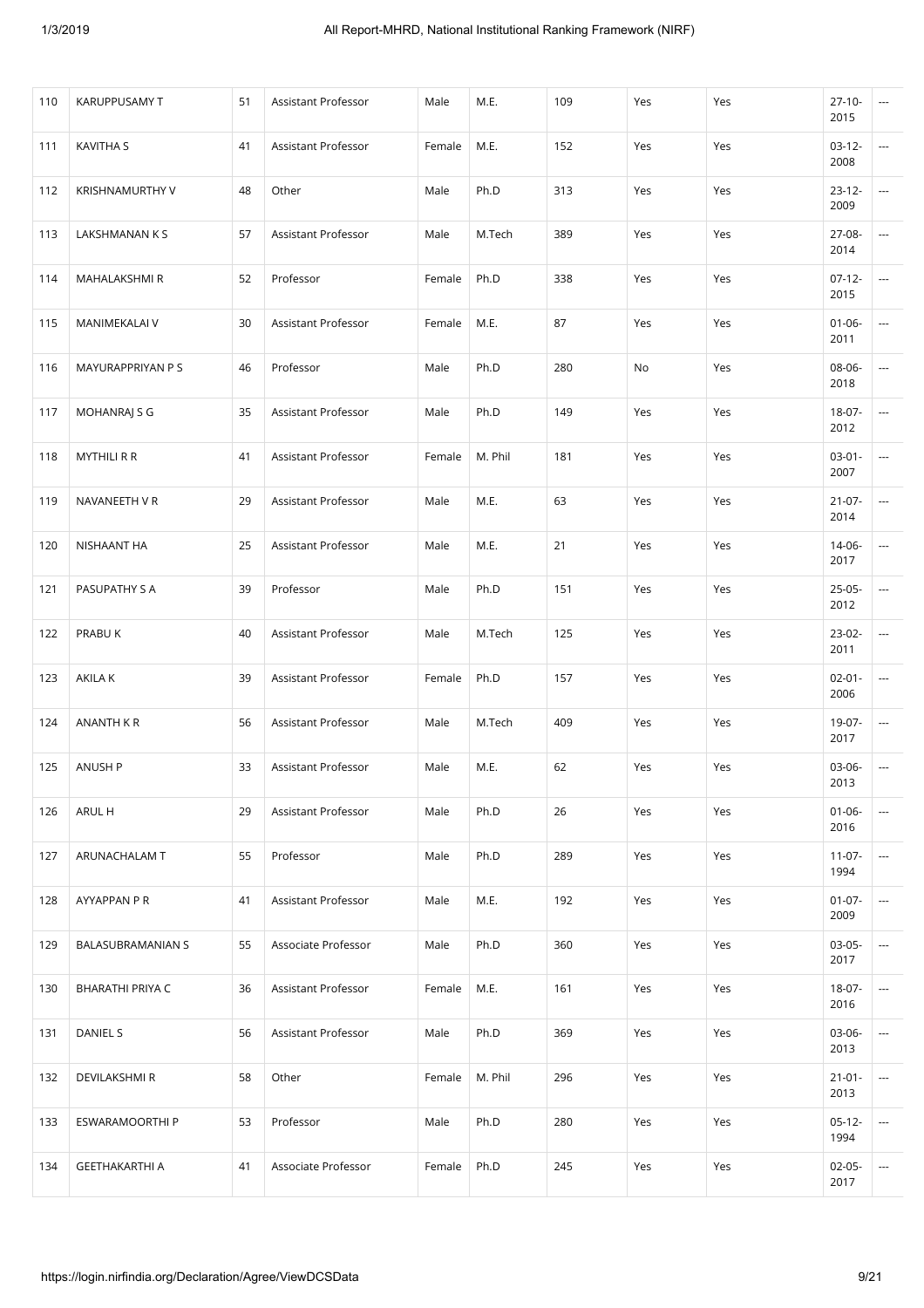| 135 | HARI PRASATH L       | 31 | Assistant Professor | Male   | M.Tech     | 83  | Yes | Yes | 22-06-<br>2015      | $\cdots$                 |
|-----|----------------------|----|---------------------|--------|------------|-----|-----|-----|---------------------|--------------------------|
| 136 | JALAJA JAYALAKSHMI V | 39 | Assistant Professor | Female | <b>MCA</b> | 167 | Yes | Yes | $23 - 06 -$<br>2008 | $\overline{\phantom{a}}$ |
| 137 | JEEVA B              | 34 | Assistant Professor | Male   | M.Tech     | 123 | Yes | Yes | $24 - 11 -$<br>2014 | ---                      |
| 138 | <b>KALIAPPAN S</b>   | 36 | Assistant Professor | Male   | M.E.       | 133 | Yes | Yes | 24-02-<br>2011      | ---                      |
| 139 | KARTHI KUMAR R       | 28 | Assistant Professor | Male   | M.E.       | 61  | Yes | Yes | $22 - 07 -$<br>2013 | $\overline{\phantom{a}}$ |
| 140 | KARTHIKEYAN S        | 31 | Assistant Professor | Male   | M.E.       | 86  | Yes | Yes | 22-06-<br>2012      | $\overline{\phantom{a}}$ |
| 141 | KAVITHA R K          | 42 | Assistant Professor | Female | Ph.D       | 229 | Yes | Yes | 28-06-<br>2000      | ---                      |
| 142 | KRISHNA MOORTHY R    | 38 | Assistant Professor | Male   | Ph.D       | 157 | Yes | Yes | 10-09-<br>2007      | ---                      |
| 143 | KUMARESAN A          | 28 | Assistant Professor | Male   | M.E.       | 50  | Yes | No  | 09-06-<br>2014      | $31 - 07$<br>2018        |
| 144 | LISA MARY THOMAS     | 28 | Assistant Professor | Female | M.Tech     | 59  | Yes | Yes | $11 - 06 -$<br>2014 | $\overline{\phantom{a}}$ |
| 145 | <b>MANIKANTAN M</b>  | 42 | Assistant Professor | Male   | Ph.D       | 232 | Yes | Yes | $01 - 11 -$<br>2000 | $\overline{\phantom{a}}$ |
| 146 | MATHAN KUMAR M       | 28 | Assistant Professor | Male   | M.Tech     | 61  | Yes | Yes | $26 - 06 -$<br>2015 | ---                      |
| 147 | <b>MOHANKUMAR S</b>  | 29 | Assistant Professor | Male   | Ph.D       | 14  | Yes | Yes | $02 - 01 -$<br>2018 | $\overline{\phantom{a}}$ |
| 148 | MUTHURAMALINGAM E    | 32 | Assistant Professor | Male   | M.Tech     | 89  | Yes | Yes | 07-03-<br>2011      | $\overline{\phantom{a}}$ |
| 149 | NANDHINI JJ          | 26 | Assistant Professor | Female | M.E.       | 37  | Yes | Yes | $22 - 07 -$<br>2015 | $\overline{\phantom{a}}$ |
| 150 | NIRMALA DEVI M       | 38 | Other               | Female | M. Phil    | 179 | Yes | Yes | 15-06-<br>2011      | ---                      |
| 151 | PARAMASIVAM K        | 45 | Professor           | Male   | Ph.D       | 267 | Yes | Yes | $01 - 06 -$<br>2016 | $\overline{\phantom{a}}$ |
| 152 | PRABHU S             | 31 | Assistant Professor | Male   | M.E.       | 83  | Yes | Yes | $01 - 08 -$<br>2011 | $\overline{\phantom{a}}$ |
| 153 | ALLIN JOE D          | 28 | Assistant Professor | Male   | M.E.       | 61  | Yes | Yes | $22 - 07 -$<br>2013 | $\overline{\phantom{a}}$ |
| 154 | ANITA S              | 36 | Assistant Professor | Female | M.E.       | 95  | Yes | Yes | $22 - 06 -$<br>2015 | ---                      |
| 155 | ARIHARASUDHAN S      | 35 | Assistant Professor | Male   | M.Tech     | 132 | Yes | Yes | $11-05-$<br>2011    | $\overline{\phantom{a}}$ |
| 156 | ARUN K K             | 40 | Assistant Professor | Male   | M.Tech     | 187 | Yes | Yes | $11 - 06 -$<br>2007 | $\overline{\phantom{a}}$ |
| 157 | ASHOKKUMAR R         | 35 | Assistant Professor | Male   | Ph.D       | 75  | Yes | Yes | 13-06-<br>2016      | $\overline{\phantom{a}}$ |
| 158 | <b>BALAJIM</b>       | 41 | Associate Professor | Male   | Ph.D       | 211 | Yes | Yes | $11 - 06 -$<br>2007 | $\overline{\phantom{a}}$ |
| 159 | <b>BETTY P</b>       | 31 | Assistant Professor | Female | M.E.       | 98  | Yes | Yes | 18-04-<br>2011      | $\overline{\phantom{a}}$ |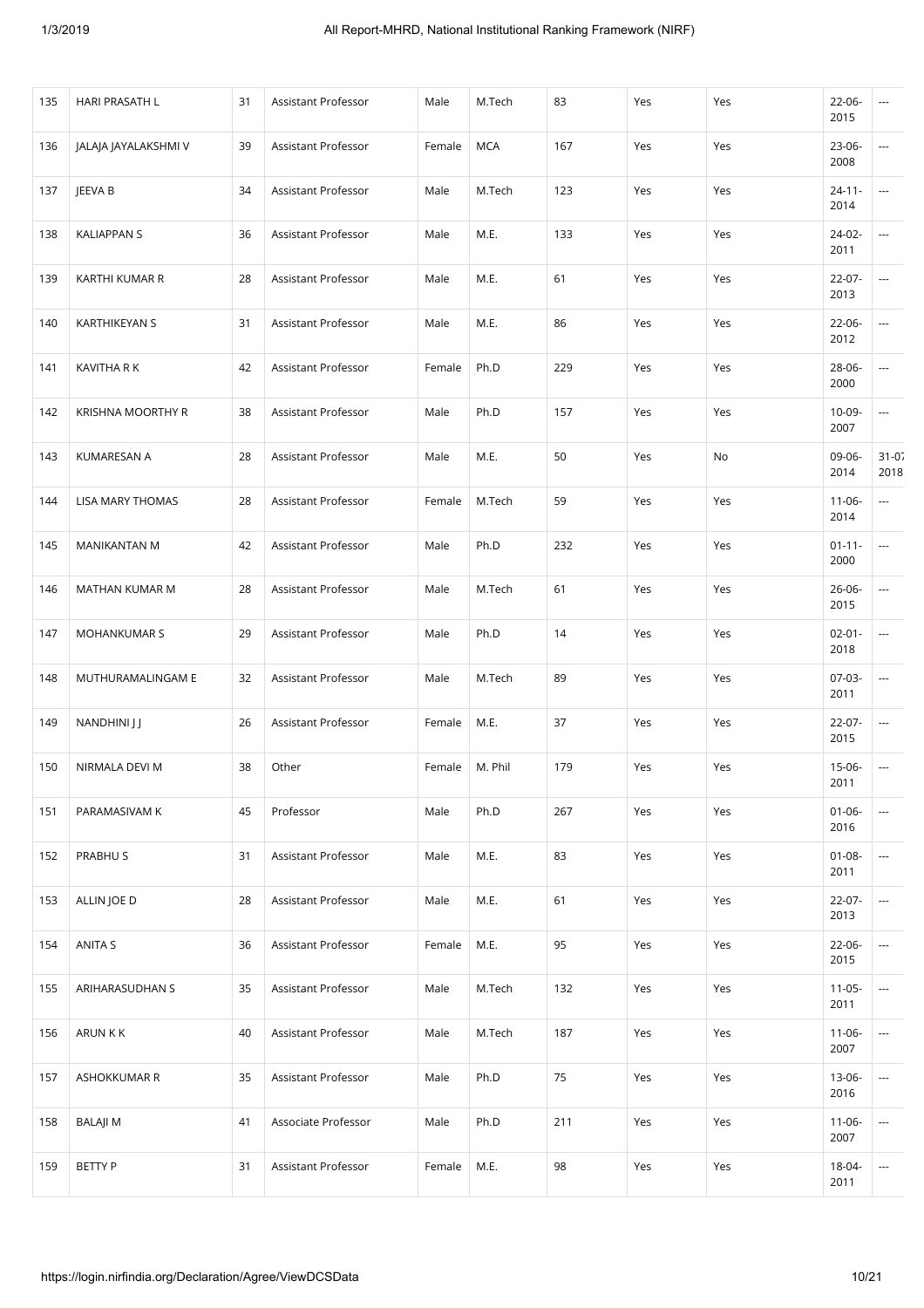| 160 | <b>CHANDRAKUMAR S</b>    | 49 | Assistant Professor | Male   | <b>MFA</b> | 255 | Yes | Yes | $14-07-$<br>1999    | ---                           |
|-----|--------------------------|----|---------------------|--------|------------|-----|-----|-----|---------------------|-------------------------------|
| 161 | DEEPA M                  | 38 | Assistant Professor | Female | M. Phil    | 192 | Yes | Yes | 05-08-<br>2011      | $\overline{\phantom{a}}$      |
| 162 | DHIVYA PRABA R           | 33 | Assistant Professor | Female | M.E.       | 122 | Yes | Yes | $01 - 07 -$<br>2009 | ---                           |
| 163 | <b>GANDHIMATHI A</b>     | 51 | Associate Professor | Female | Ph.D       | 127 | Yes | Yes | $11 - 06 -$<br>2009 | ---                           |
| 164 | <b>GOKILAVANI R</b>      | 37 | Assistant Professor | Female | Ph.D       | 164 | Yes | Yes | $01 - 08 -$<br>2014 | ---                           |
| 165 | <b>INBAKUMAR S</b>       | 40 | Assistant Professor | Male   | M. Phil    | 133 | Yes | Yes | $18 - 01 -$<br>2010 | $\overline{\phantom{a}}$      |
| 166 | JASPAR VINITHA SUNDARI T | 25 | Assistant Professor | Female | M.Tech     | 27  | Yes | Yes | 13-06-<br>2016      | ---                           |
| 167 | KAARTHIEKHEYAN V         | 49 | Associate Professor | Male   | Ph.D       | 312 | Yes | Yes | $30 - 12 -$<br>2008 | $\hspace{1.5cm} \textbf{---}$ |
| 168 | <b>KANDASAMY V</b>       | 43 | Associate Professor | Male   | Ph.D       | 221 | Yes | Yes | $22 - 11 -$<br>2002 | $\overline{\phantom{a}}$      |
| 169 | <b>KARTHIK T</b>         | 31 | Assistant Professor | Male   | M.E.       | 72  | Yes | Yes | $02 - 07 -$<br>2012 | $\overline{\phantom{a}}$      |
| 170 | KATHIRVELU S             | 54 | Professor           | Male   | Ph.D       | 387 | Yes | No  | 10-08-<br>2017      | $30 - 06$<br>2018             |
| 171 | KIRUBAKARAN R            | 29 | Assistant Professor | Male   | M.E.       | 64  | Yes | Yes | 09-06-<br>2014      | ---                           |
| 172 | <b>KRITHIKA S</b>        | 37 | Assistant Professor | Female | M.E.       | 145 | Yes | Yes | 15-06-<br>2013      | $\overline{\phantom{a}}$      |
| 173 | LAKSHMI PRIYA S R        | 24 | Assistant Professor | Female | <b>NET</b> | 26  | Yes | No  | 09-06-<br>2016      | $20 - 08$<br>2018             |
| 174 | MAHESWARI K              | 38 | Assistant Professor | Female | M. Phil    | 157 | Yes | Yes | 19-06-<br>2013      | $\overline{\phantom{a}}$      |
| 175 | MANIVELMURALIDARAN V     | 34 | Assistant Professor | Male   | M.Tech     | 126 | Yes | Yes | 23-05-<br>2011      | ---                           |
| 176 | MEENAPRIYADARSHINI S     | 36 | Assistant Professor | Female | M. Phil    | 145 | Yes | Yes | $23-07-$<br>2007    | $\overline{\phantom{a}}$      |
| 177 | MURUGESAN K              | 31 | Assistant Professor | Male   | M.E.       | 61  | Yes | Yes | $01 - 07 -$<br>2013 | $\overline{\phantom{a}}$      |
| 178 | NAGARATHINAM S           | 38 | Assistant Professor | Female | M.E.       | 181 | Yes | Yes | $01 - 08 -$<br>2005 | $\overline{\phantom{a}}$      |
| 179 | NAVEEN KUMAR C           | 30 | Assistant Professor | Male   | M.Sc.      | 33  | Yes | Yes | 03-06-<br>2016      | ---                           |
| 180 | NITHYA S                 | 36 | Assistant Professor | Female | M. Phil    | 136 | Yes | Yes | $11-01-$<br>2013    | $\overline{\phantom{a}}$      |
| 181 | PITCHAIMUTHU K           | 68 | Other               | Male   | M. Phil    | 526 | Yes | Yes | 29-06-<br>2016      | ---                           |
| 182 | PRAKASAM R               | 38 | Assistant Professor | Male   | M. Phil    | 167 | Yes | Yes | $01-09-$<br>2015    | $\overline{\phantom{a}}$      |
| 183 | AMALA JAYANTHI M         | 29 | Assistant Professor | Female | M. Phil    | 82  | Yes | Yes | 06-08-<br>2012      | ---                           |
| 184 | ANITH PREM MALARAVAN M   | 38 | Assistant Professor | Male   | M. Phil    | 151 | Yes | Yes | 04-09-<br>2006      | $\overline{\phantom{a}}$      |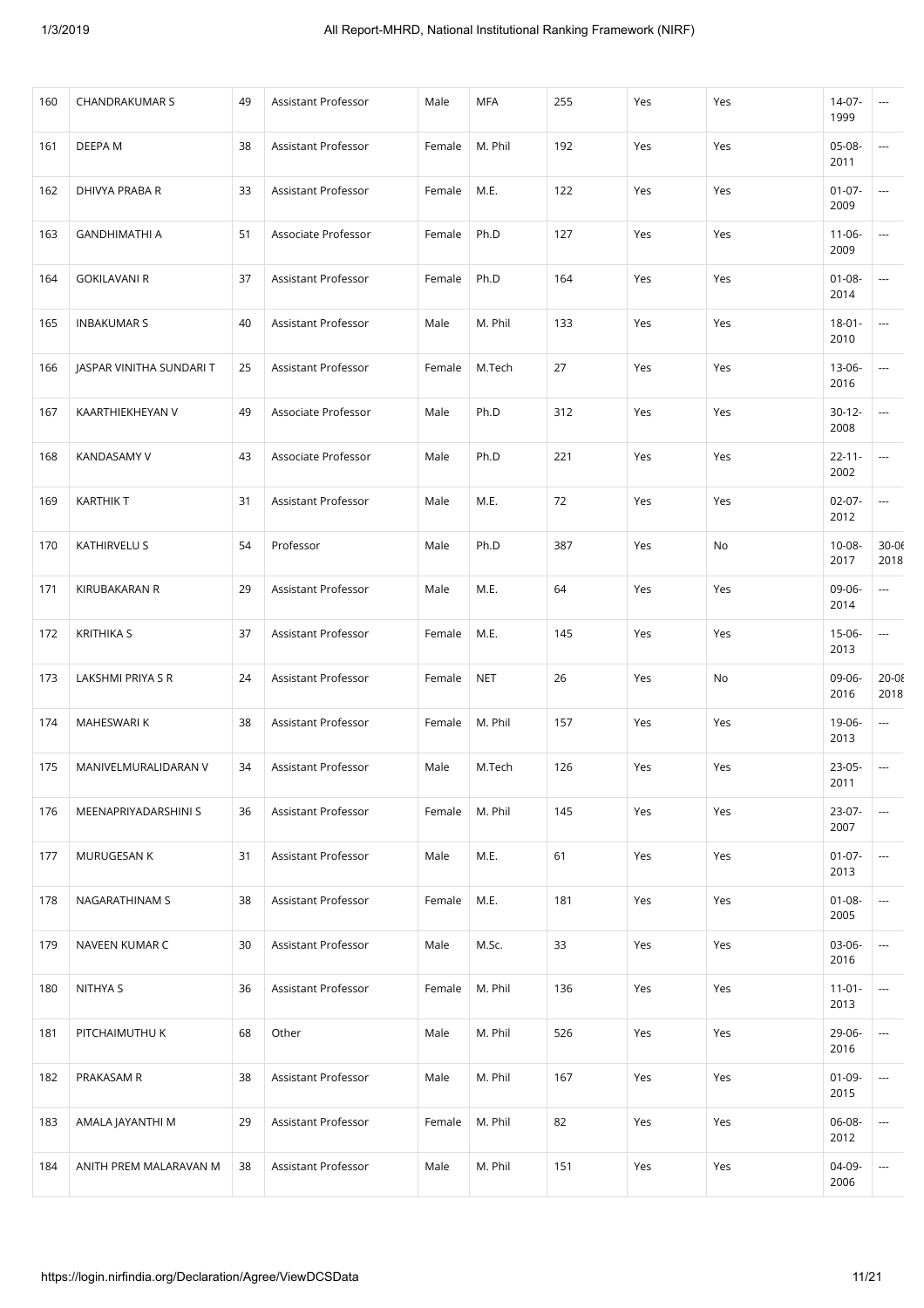| 185 | ARIVUOLI D            | 43 | Assistant Professor                              | Female | M. Phil    | 210 | Yes | Yes | 05-08-<br>2009      | ---                           |
|-----|-----------------------|----|--------------------------------------------------|--------|------------|-----|-----|-----|---------------------|-------------------------------|
| 186 | ARUN KUMAR R          | 33 | Assistant Professor                              | Male   | M.E.       | 118 | Yes | Yes | 22-06-<br>2009      | ---                           |
| 187 | ASHWINI A METRI       | 30 | Assistant Professor                              | Female | M.Tech     | 25  | Yes | Yes | 16-08-<br>2016      | $\overline{\phantom{a}}$      |
| 188 | <b>BALAJI S</b>       | 30 | Assistant Professor                              | Male   | M.E.       | 85  | Yes | Yes | $01-07-$<br>2011    | $\overline{\phantom{a}}$      |
| 189 | BHAARATHI DHURAI      | 49 | Professor                                        | Female | Ph.D       | 317 | Yes | Yes | 18-03-<br>1996      | ---                           |
| 190 | CHANDRASEKARAN P      | 41 | Assistant Professor                              | Male   | M.Tech     | 171 | Yes | Yes | 23-06-<br>2008      | $\overline{a}$                |
| 191 | <b>DEVADOSS K</b>     | 61 | Professor                                        | Male   | Ph.D       | 404 | Yes | No  | $19 - 11 -$<br>1984 | $30 - 12$<br>2017             |
| 192 | DINESH KUMAR V        | 37 | Assistant Professor                              | Male   | M.E.       | 169 | Yes | Yes | 23-06-<br>2008      | $\overline{\phantom{a}}$      |
| 193 | <b>GAYATHRIV</b>      | 50 | Associate Professor                              | Female | Ph.D       | 238 | Yes | Yes | $02 - 06 -$<br>2016 | $\overline{\phantom{a}}$      |
| 194 | <b>GOVINDARAJU S</b>  | 56 | Professor                                        | Male   | M.E.       | 373 | Yes | Yes | $20 - 06 -$<br>1997 | $\overline{a}$                |
| 195 | <b>ISWARYAT</b>       | 26 | Assistant Professor                              | Female | M.Tech     | 28  | Yes | No  | $06-10-$<br>2016    | $12 - 07$<br>2017             |
| 196 | JAYAKANTHAN N         | 41 | Assistant Professor                              | Male   | M. Phil    | 213 | Yes | Yes | 24-06-<br>2005      | $\overline{\phantom{a}}$      |
| 197 | KALAISELVI A          | 36 | Assistant Professor                              | Female | M.E.       | 173 | Yes | Yes | 28-06-<br>2010      | $\overline{\phantom{a}}$      |
| 198 | <b>KANNAN P</b>       | 26 | Other                                            | Male   | B.E        | 50  | Yes | Yes | 03-08-<br>2017      | $\overline{\phantom{a}}$      |
| 199 | <b>KARTHIKA K</b>     | 26 | Assistant Professor                              | Female | M.E.       | 36  | Yes | Yes | $12 - 08 -$<br>2015 | $\overline{\phantom{a}}$      |
| 200 | KAVITHA C             | 29 | Assistant Professor                              | Female | Ph.D       | 66  | Yes | No  | 14-06-<br>2017      | $31 - 0!$<br>2018             |
| 201 | KIRUPA PRIYADARSINI M | 38 | Associate Professor                              | Female | Ph.D       | 192 | Yes | Yes | 06-06-<br>2011      | $\overline{\phantom{a}}$      |
| 202 | <b>KUMAR R S</b>      | 56 | Dean / Principal / Director /<br>Vice Chancellor | Male   | Ph.D       | 387 | Yes | No  | $15-07-$<br>2013    | 25-01<br>2018                 |
| 203 | LAKSHMI S             | 33 | Assistant Professor                              | Female | <b>MBA</b> | 78  | Yes | Yes | $01 - 07 -$<br>2014 | $\overline{\phantom{a}}$      |
| 204 | <b>MAITHILI P</b>     | 32 | Assistant Professor                              | Female | M.E.       | 84  | Yes | Yes | 20-06-<br>2011      | $\hspace{1.5cm} \textbf{---}$ |
| 205 | MANJU R               | 36 | Assistant Professor                              | Female | M.E.       | 124 | Yes | Yes | $11-02-$<br>2008    | $\overline{\phantom{a}}$      |
| 206 | MOHAN KUMAR R S       | 31 | Assistant Professor                              | Male   | M.E.       | 94  | Yes | Yes | 09-06-<br>2014      | $\overline{\phantom{a}}$      |
| 207 | MUTHUKUMAR S          | 28 | Assistant Professor                              | Male   | M.Tech     | 58  | Yes | Yes | $01 - 10 -$<br>2013 | $\overline{\phantom{a}}$      |
| 208 | <b>NALINI P</b>       | 35 | Assistant Professor                              | Female | Ph.D       | 97  | Yes | Yes | $01 - 08 -$<br>2014 | ---                           |
| 209 | NAVEEN KUMAR K        | 29 | Assistant Professor                              | Male   | M.E.       | 72  | Yes | Yes | $11 - 07 -$<br>2012 | ---                           |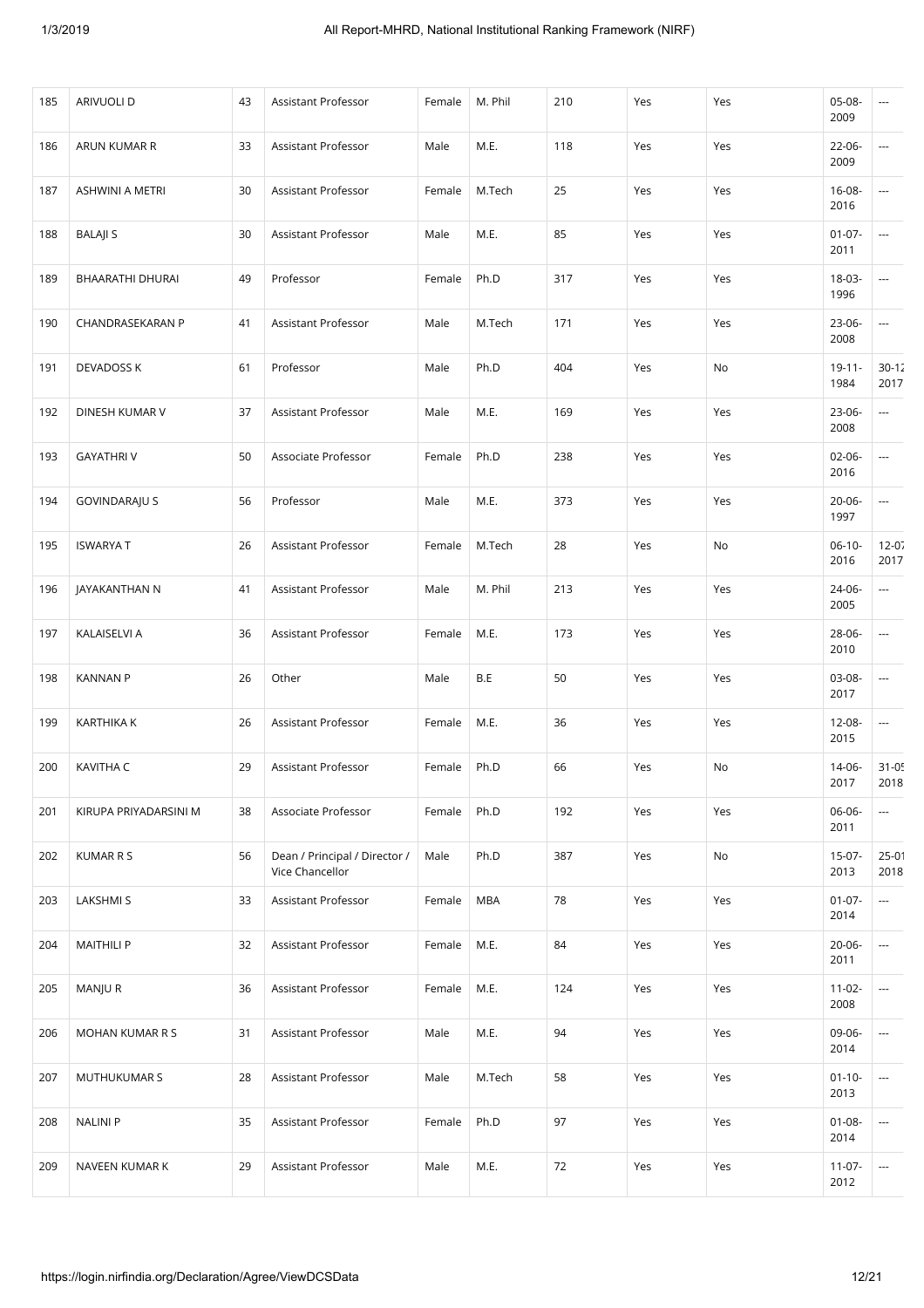| 210 | NITHYANANTH S B         | 37 | Assistant Professor | Male   | M.E.       | 176 | Yes | Yes | 08-06-<br>2009      | ---                           |
|-----|-------------------------|----|---------------------|--------|------------|-----|-----|-----|---------------------|-------------------------------|
| 211 | POONGODI B              | 41 | Assistant Professor | Female | Ph.D       | 205 | Yes | Yes | $01 - 08 -$<br>2012 | $\overline{\phantom{a}}$      |
| 212 | PRAKASH N               | 48 | Assistant Professor | Male   | Ph.D       | 180 | Yes | Yes | $01 - 07 -$<br>2003 | ---                           |
| 213 | ALAGUMEENAAKSHI M       | 43 | Assistant Professor | Female | Ph.D       | 204 | Yes | Yes | 15-06-<br>2005      | $\hspace{1.5cm} \textbf{---}$ |
| 214 | ANBHUVIZHI R            | 34 | Assistant Professor | Female | M. Phil    | 115 | Yes | Yes | $11 - 03 -$<br>2011 | ---                           |
| 215 | ANUSHA K                | 37 | Assistant Professor | Female | M.E.       | 73  | Yes | Yes | 15-06-<br>2013      | $\overline{\phantom{a}}$      |
| 216 | ARUL PRAKASH R          | 30 | Assistant Professor | Male   | M.E.       | 86  | Yes | Yes | $27-06-$<br>2011    | $\overline{\phantom{a}}$      |
| 217 | ARUNKUMAR S             | 26 | Assistant Professor | Male   | M.E.       | 37  | Yes | Yes | $06-07-$<br>2015    | ---                           |
| 218 | <b>BABU PRASAD M</b>    | 47 | Assistant Professor | Male   | M.E.       | 295 | Yes | Yes | $01-07-$<br>2014    | $\overline{\phantom{a}}$      |
| 219 | <b>BARANIDHARAN S</b>   | 32 | Assistant Professor | Male   | Ph.D       | 87  | Yes | Yes | $17-07-$<br>2017    | ---                           |
| 220 | <b>BHASKAR S</b>        | 53 | Associate Professor | Male   | M.E.       | 336 | Yes | Yes | $10 - 06 -$<br>1991 | ---                           |
| 221 | DARSHAN KUMAR J         | 34 | Assistant Professor | Male   | M.Tech     | 101 | Yes | Yes | $03-11-$<br>2010    | ---                           |
| 222 | DHANABAL L              | 47 | Assistant Professor | Male   | <b>MCA</b> | 239 | Yes | Yes | 30-08-<br>2012      | $\overline{\phantom{a}}$      |
| 223 | EZHILARASI A            | 42 | Assistant Professor | Female | M. Phil    | 217 | Yes | Yes | $01 - 07 -$<br>2013 | $\overline{\phantom{a}}$      |
| 224 | <b>GEETHAMANOHARI B</b> | 33 | Assistant Professor | Female | M.Tech     | 110 | Yes | No  | 22-06-<br>2009      | 24-11<br>2017                 |
| 225 | <b>HEMAR</b>            | 32 | Assistant Professor | Female | Ph.D       | 111 | Yes | Yes | $07-10-$<br>2014    | $\cdots$                      |
| 226 | JALAJAA D               | 44 | Assistant Professor | Female | M. Phil    | 130 | Yes | Yes | $07-03-$<br>2011    | $\overline{\phantom{a}}$      |
| 227 | JEYA DAISY I            | 37 | Assistant Professor | Female | M.E.       | 157 | Yes | Yes | $28-12-$<br>2007    | $\overline{\phantom{a}}$      |
| 228 | <b>KALPANA N</b>        | 42 | Assistant Professor | Female | Ph.D       | 208 | No  | Yes | 05-09-<br>2018      | $\overline{\phantom{a}}$      |
| 229 | <b>KARTHI P</b>         | 27 | Assistant Professor | Male   | M.Tech     | 50  | Yes | Yes | $01 - 12 -$<br>2014 | $\overline{\phantom{a}}$      |
| 230 | KARUNAMOORTHY B         | 38 | Assistant Professor | Male   | Ph.D       | 203 | Yes | Yes | $11-06-$<br>2007    | $\overline{\phantom{a}}$      |
| 231 | <b>KAVITHA S</b>        | 41 | Assistant Professor | Female | M.Tech     | 174 | Yes | Yes | $23-06-$<br>2008    | $\overline{\phantom{a}}$      |
| 232 | KRISHNAMOORTHI K        | 34 | Assistant Professor | Male   | M.E.       | 109 | Yes | Yes | $01 - 06 -$<br>2012 | $\overline{\phantom{a}}$      |
| 233 | KUMARESAN K             | 39 | Assistant Professor | Male   | Ph.D       | 122 | Yes | Yes | 09-07-<br>2008      | ---                           |
| 234 | MAGUDAPATHI P           | 29 | Assistant Professor | Male   | M.E.       | 73  | Yes | Yes | 12-06-<br>2012      | $\overline{\phantom{a}}$      |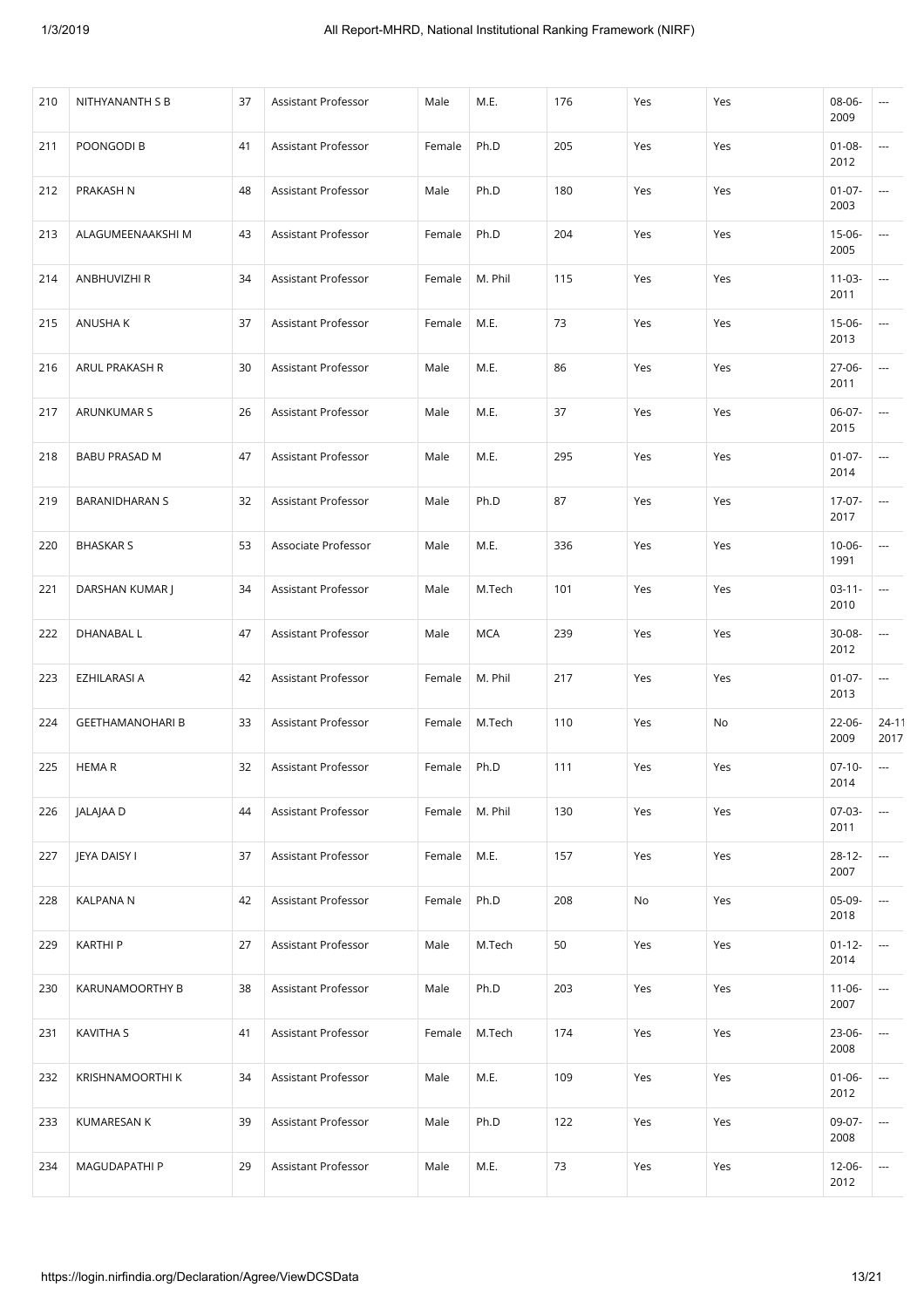| 235 | MANIMARAN D R       | 37 | Assistant Professor | Male   | M.E.    | 168 | Yes | Yes | $01 - 11 -$<br>2006 | ---                           |
|-----|---------------------|----|---------------------|--------|---------|-----|-----|-----|---------------------|-------------------------------|
| 236 | <b>MAYILDURAI R</b> | 38 | Assistant Professor | Male   | M. Phil | 191 | Yes | Yes | 24-07-<br>2002      | $\overline{\phantom{a}}$      |
| 237 | <b>MOHANRAJ M</b>   | 40 | Assistant Professor | Male   | Ph.D    | 206 | Yes | Yes | $11 - 06 -$<br>2007 | ---                           |
| 238 | <b>MYTHILI A S</b>  | 40 | Assistant Professor | Female | M. Phil | 167 | Yes | Yes | $31 - 08 -$<br>2017 | ---                           |
| 239 | NATARAJAN S         | 33 | Assistant Professor | Male   | M.Tech  | 119 | Yes | Yes | 19-08-<br>2009      | ---                           |
| 240 | NIRMALA M           | 43 | Assistant Professor | Female | Ph.D    | 206 | Yes | Yes | $11-06-$<br>2007    | $\overline{\phantom{a}}$      |
| 241 | PARAMESWARI P       | 42 | Assistant Professor | Female | Ph.D    | 229 | Yes | Yes | $01 - 11 -$<br>2000 | ---                           |
| 242 | PRABHU S            | 31 | Assistant Professor | Male   | M.E.    | 46  | Yes | Yes | 19-08-<br>2014      | $\hspace{1.5cm} \textbf{---}$ |
| 243 | PREMALATHA J        | 51 | Professor           | Female | Ph.D    | 348 | Yes | Yes | $12 - 06 -$<br>1995 | $\overline{\phantom{a}}$      |
| 244 | PRINCY FLORA M      | 30 | Assistant Professor | Female | M. Phil | 97  | No  | Yes | 05-09-<br>2018      | ---                           |
| 245 | RAJASINGH J         | 42 | Assistant Professor | Male   | Ph.D    | 159 | Yes | Yes | 23-06-<br>2008      | $\overline{\phantom{a}}$      |
| 246 | <b>RAM K</b>        | 32 | Assistant Professor | Male   | Ph.D    | 63  | Yes | Yes | 13-06-<br>2016      | ---                           |
| 247 | RAMESH KUMAR M      | 30 | Assistant Professor | Male   | M.E.    | 72  | Yes | Yes | $16-07-$<br>2012    | $\overline{\phantom{a}}$      |
| 248 | RATHIDEVI K         | 36 | Assistant Professor | Female | M. Phil | 131 | Yes | Yes | 15-06-<br>2012      | $\overline{\phantom{a}}$      |
| 249 | SANAL KUMAR V R     | 55 | Professor           | Male   | Ph.D    | 410 | Yes | Yes | $16 - 06 -$<br>2008 | $\overline{\phantom{a}}$      |
| 250 | SARATHA S R         | 32 | Assistant Professor | Female | M. Phil | 108 | Yes | Yes | $21 - 06 -$<br>2012 | ---                           |
| 251 | SASIKALA L          | 39 | Assistant Professor | Female | Ph.D    | 168 | Yes | No  | 05-06-<br>2017      | $10 - 08$<br>2018             |
| 252 | SATISH S            | 32 | Assistant Professor | Male   | M.E.    | 92  | Yes | Yes | $07-10-$<br>2014    | $\hspace{0.05cm} \ldots$      |
| 253 | SENTHIL KUMAR A     | 40 | Assistant Professor | Male   | Ph.D    | 189 | Yes | No  | $01 - 07 -$<br>2006 | $31 - 0.5$<br>2018            |
| 254 | SETHURAMAN R G      | 50 | Assistant Professor | Male   | M. Phil | 221 | Yes | Yes | 06-07-<br>2006      | $\sim$ $\sim$                 |
| 255 | SHIJI SHAJAHAN      | 29 | Assistant Professor | Female | M.Tech  | 39  | Yes | Yes | $22 - 06 -$<br>2015 | $\overline{\phantom{a}}$      |
| 256 | SIVAHARI R          | 40 | Assistant Professor | Male   | M. Phil | 179 | Yes | Yes | 04-08-<br>2003      | $\overline{\phantom{a}}$      |
| 257 | SIVASAKTHI S        | 43 | Assistant Professor | Female | M. Phil | 231 | Yes | Yes | 08-07-<br>2005      | $\overline{\phantom{a}}$      |
| 258 | <b>SUDHAV</b>       | 36 | Assistant Professor | Female | M.E.    | 142 | Yes | Yes | 03-03-<br>2017      | $\overline{\phantom{a}}$      |
| 259 | SUNDARARAJ K        | 54 | Professor           | Male   | Ph.D    | 278 | Yes | Yes | 05-06-<br>2017      | ---                           |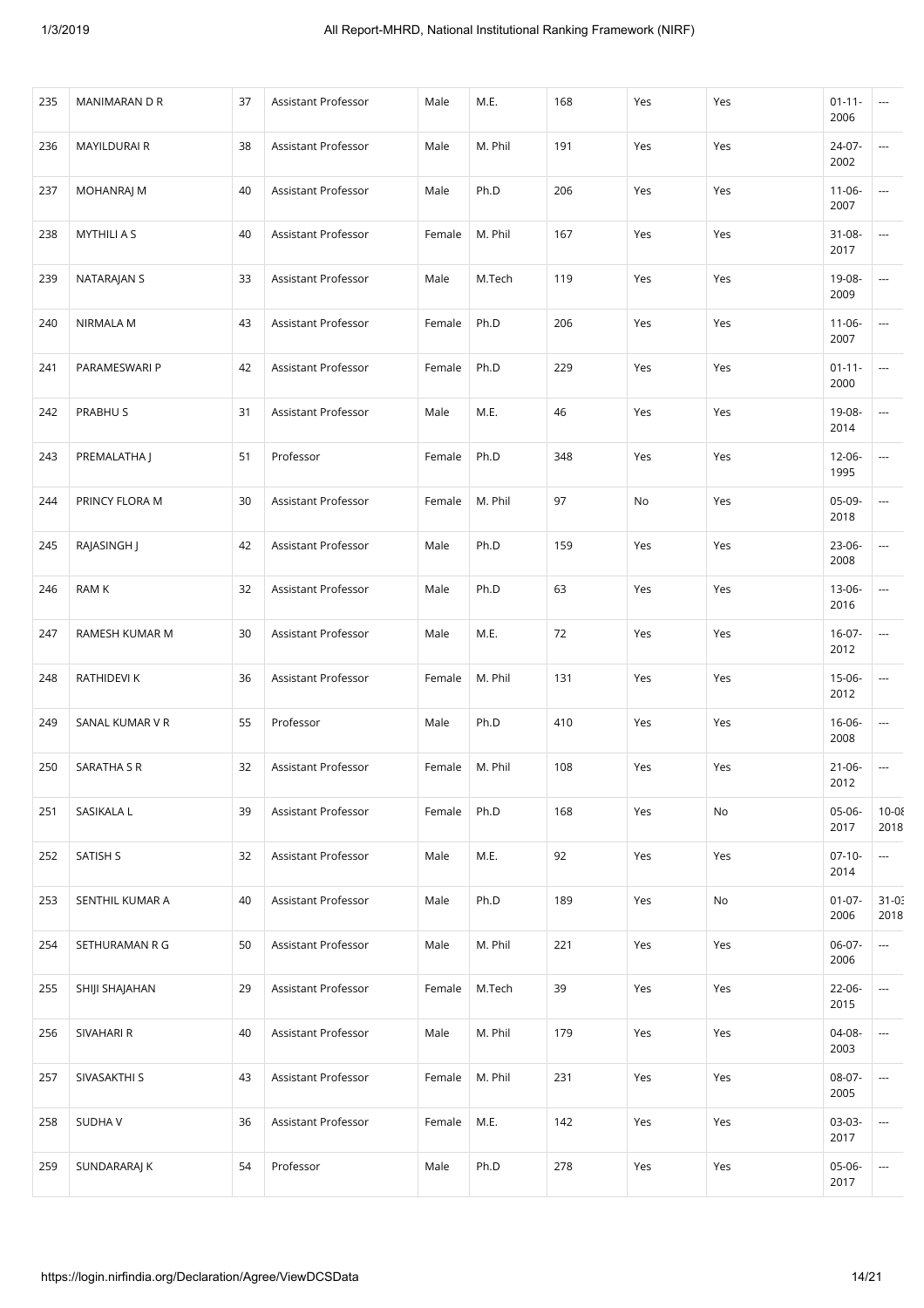| 260 | SURYAPRAKASH S         | 28 | Assistant Professor                              | Male   | M.E.    | 49  | Yes | Yes | 13-06-<br>2016      | $\overline{\phantom{a}}$ |
|-----|------------------------|----|--------------------------------------------------|--------|---------|-----|-----|-----|---------------------|--------------------------|
| 261 | THILAGAM S             | 35 | Assistant Professor                              | Female | M.E.    | 152 | Yes | No  | 28-06-<br>2010      | $22 - 06$<br>2018        |
| 262 | TIMOTHY DHAYAKAR PAUL  | 30 | Assistant Professor                              | Male   | M.E.    | 74  | Yes | Yes | $01 - 11 -$<br>2016 | $\cdots$                 |
| 263 | <b>VANITHA V</b>       | 45 | Professor                                        | Female | Ph.D    | 284 | Yes | Yes | $02 - 06 -$<br>1997 | ---                      |
| 264 | VIJAY PRAKASH J        | 46 | Associate Professor                              | Male   | Ph.D    | 263 | Yes | Yes | $12 - 05 -$<br>2014 | $\overline{\phantom{a}}$ |
| 265 | VINAYAGA SUNDARAM R    | 49 | Associate Professor                              | Male   | Ph.D    | 330 | Yes | Yes | 06-06-<br>2011      | $\overline{\phantom{a}}$ |
| 266 | PREMALATHA K           | 42 | Associate Professor                              | Female | Ph.D    | 253 | Yes | Yes | $27-10-$<br>2003    | ---                      |
| 267 | RAJANKRUPA C           | 45 | Assistant Professor                              | Male   | Ph.D    | 264 | Yes | Yes | 03-06-<br>2003      | ---                      |
| 268 | RAJKUMAR R             | 35 | Assistant Professor                              | Male   | M. Phil | 121 | Yes | Yes | 05-08-<br>2009      | $\overline{\phantom{a}}$ |
| 269 | RAMESH BABU V          | 43 | Associate Professor                              | Male   | Ph.D    | 274 | Yes | Yes | $27-03-$<br>2012    | $\overline{\phantom{a}}$ |
| 270 | <b>RASIGHAT</b>        | 29 | Assistant Professor                              | Female | M.Tech  | 61  | Yes | No  | $01 - 06 -$<br>2012 | 28-11<br>2017            |
| 271 | SAMUEL RATNA KUMAR P S | 29 | Assistant Professor                              | Male   | M.Tech  | 66  | Yes | Yes | 18-08-<br>2014      | ---                      |
| 272 | SARASWATHY N           | 43 | Professor                                        | Female | Ph.D    | 235 | Yes | Yes | 24-06-<br>2005      | $\overline{\phantom{a}}$ |
| 273 | SASI KUMAR C           | 28 | Assistant Professor                              | Male   | M.E.    | 61  | Yes | Yes | 13-06-<br>2016      | $\overline{\phantom{a}}$ |
| 274 | SATHYAVATHI S          | 36 | Assistant Professor                              | Female | M.E.    | 158 | Yes | Yes | $23-06-$<br>2008    | $\overline{\phantom{a}}$ |
| 275 | SENTHIL J              | 35 | Dean / Principal / Director /<br>Vice Chancellor | Male   | Ph.D    | 158 | Yes | Yes | 14-07-<br>2016      | $\overline{\phantom{a}}$ |
| 276 | SENTTHILKUMAR C S      | 57 | Associate Professor                              | Male   | M.Tech  | 357 | Yes | Yes | $01 - 06 -$<br>2001 | $\overline{\phantom{a}}$ |
| 277 | SHENBAGAM P            | 38 | Assistant Professor                              | Female | M.E.    | 169 | Yes | Yes | 23-06-<br>2008      | $\overline{\phantom{a}}$ |
| 278 | SIVAGURU J             | 33 | Assistant Professor                              | Male   | M.E.    | 122 | Yes | Yes | 09-06-<br>2014      | $\overline{\phantom{a}}$ |
| 279 | SIVARAJASEKAR N        | 35 | Assistant Professor                              | Male   | Ph.D    | 135 | Yes | Yes | 09-06-<br>2016      | ---                      |
| 280 | SUBBIAH S              | 34 | Assistant Professor                              | Male   | M.E.    | 62  | Yes | Yes | $24 - 11 -$<br>2014 | $\overline{\phantom{a}}$ |
| 281 | SUMATHIVP              | 42 | Assistant Professor                              | Female | M.E.    | 195 | Yes | Yes | 23-06-<br>2008      | $\overline{\phantom{a}}$ |
| 282 | SURESHKUMAR S          | 42 | Assistant Professor                              | Male   | M. Phil | 193 | Yes | No  | $06-10-$<br>2006    | $01 - 08$<br>2017        |
| 283 | THENMOZHI G            | 42 | Assistant Professor                              | Female | Ph.D    | 188 | Yes | Yes | 19-03-<br>2014      | $\overline{\phantom{a}}$ |
| 284 | THIRUVAAZHI U          | 45 | Assistant Professor                              | Male   | M.E.    | 214 | Yes | Yes | $01 - 08 -$<br>2016 | $\overline{\phantom{a}}$ |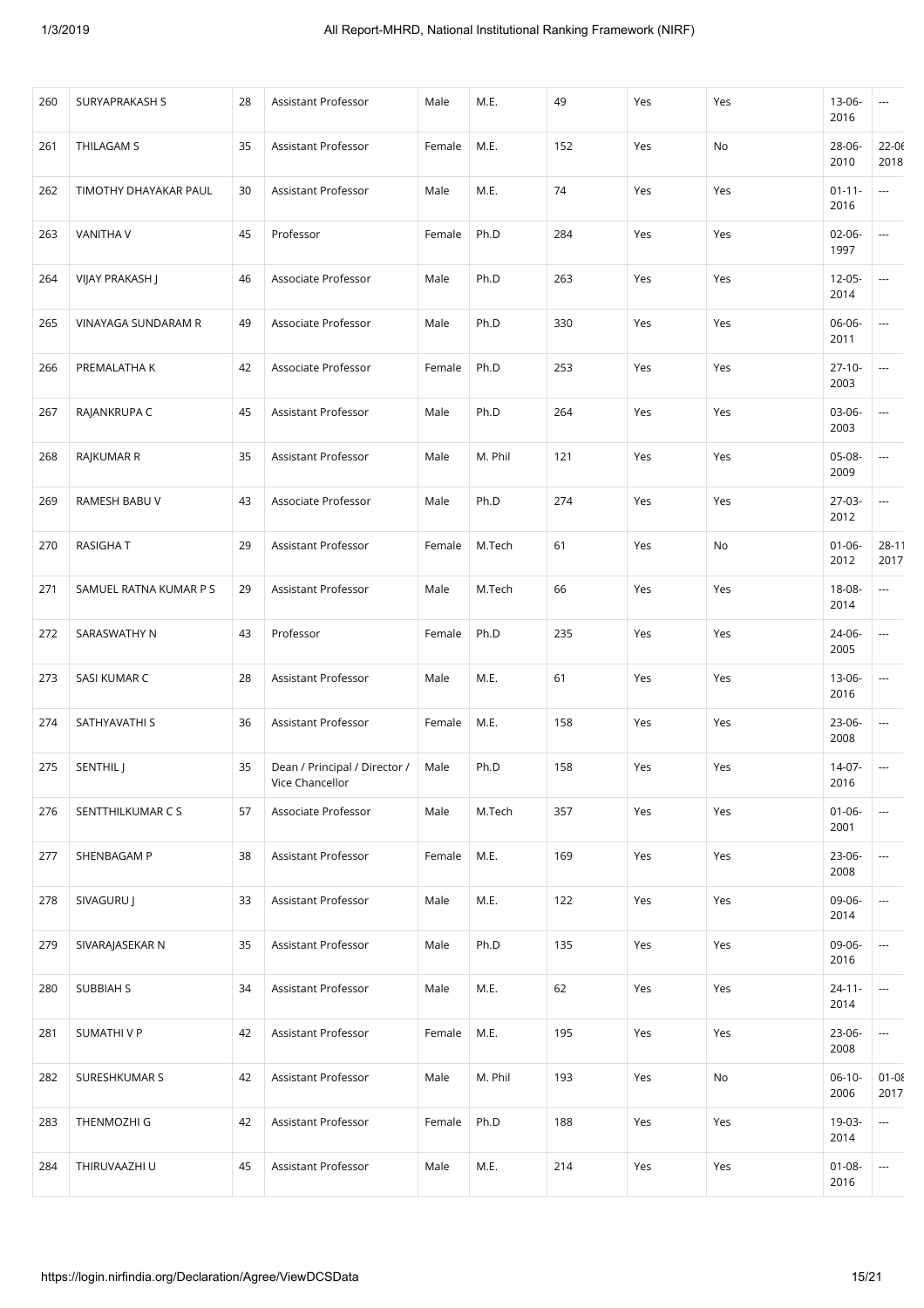| 285 | UMESH M V             | 51 | Associate Professor | Male   | M.Tech | 304 | Yes | Yes | $01 - 08 -$<br>2016 | $\cdots$                      |
|-----|-----------------------|----|---------------------|--------|--------|-----|-----|-----|---------------------|-------------------------------|
| 286 | VIJAY ANAND K         | 35 | Assistant Professor | Male   | M.E.   | 105 | Yes | No  | $24 - 11 -$<br>2014 | $31 - 05$<br>2018             |
| 287 | VINAYAGA MOORTHI M A  | 38 | Assistant Professor | Male   | M.E.   | 179 | Yes | Yes | $01-09-$<br>2016    | ---                           |
| 288 | YAMUNATHANGAM D       | 29 | Assistant Professor | Female | M.E.   | 76  | Yes | Yes | $27-06-$<br>2013    | ---                           |
| 289 | RAJ KUMAR G           | 28 | Assistant Professor | Male   | M.E.   | 60  | Yes | Yes | $22 - 07 -$<br>2013 | $\overline{\phantom{a}}$      |
| 290 | RAJINI S              | 47 | Associate Professor | Female | M.S    | 289 | Yes | Yes | $02 - 06 -$<br>1995 | $\overline{\phantom{a}}$      |
| 291 | RAMALATHA MARIMUTHU   | 54 | Professor           | Female | Ph.D   | 360 | Yes | Yes | $02 - 11 -$<br>2011 | ---                           |
| 292 | RAMSUNDRAM N          | 34 | Associate Professor | Male   | Ph.D   | 73  | Yes | Yes | $05-03-$<br>2014    | $\hspace{1.5cm} \textbf{---}$ |
| 293 | SAIGANESH J           | 31 | Assistant Professor | Male   | M.E.   | 94  | Yes | Yes | $10 - 06 -$<br>2013 | $\overline{\phantom{a}}$      |
| 294 | SANTHA A              | 53 | Associate Professor | Female | Ph.D   | 235 | Yes | Yes | 06-05-<br>2015      | ---                           |
| 295 | SARAVANAN M           | 30 | Assistant Professor | Male   | M.Tech | 86  | Yes | Yes | $19 - 12 -$<br>2012 | ---                           |
| 296 | SATHYA D              | 36 | Assistant Professor | Female | M.E.   | 167 | Yes | Yes | $21 - 04 -$<br>2011 | ---                           |
| 297 | SELVANAYAKI S         | 39 | Assistant Professor | Female | Ph.D   | 192 | Yes | Yes | 03-08-<br>2005      | $\overline{\phantom{a}}$      |
| 298 | SENTHIL KUMAR V       | 38 | Assistant Professor | Male   | M.E.   | 116 | Yes | Yes | $22 - 07 -$<br>2013 | $\overline{\phantom{a}}$      |
| 299 | SHANTHI R             | 55 | Associate Professor | Female | Ph.D   | 397 | Yes | Yes | 23-08-<br>2006      | $\overline{\phantom{a}}$      |
| 300 | SHOBANA G             | 27 | Assistant Professor | Female | M.E.   | 49  | Yes | Yes | 09-07-<br>2014      | $\overline{\phantom{a}}$      |
| 301 | SIVAKUMAR S           | 48 | Associate Professor | Male   | M.E.   | 274 | Yes | Yes | $05-06-$<br>2013    | $\overline{\phantom{a}}$      |
| 302 | SREELA B              | 30 | Assistant Professor | Female | Ph.D   | 62  | Yes | No  | 15-06-<br>2015      | $31 - 07$<br>2017             |
| 303 | SUKANYA DEVI R        | 39 | Assistant Professor | Female | M.Tech | 62  | Yes | Yes | 29-06-<br>2015      | $\overline{\phantom{a}}$      |
| 304 | SURESH KUMAR R        | 35 | Assistant Professor | Male   | M.E.   | 132 | Yes | Yes | $20 - 06 -$<br>2011 | ---                           |
| 305 | THAMBIDURAI A         | 30 | Assistant Professor | Male   | M.Tech | 83  | Yes | Yes | 04-02-<br>2013      | $\overline{\phantom{a}}$      |
| 306 | THIRUMOORTHI P        | 47 | Professor           | Male   | Ph.D   | 294 | Yes | Yes | $27-10-$<br>2003    | ---                           |
| 307 | UMA MAHESWARI S       | 29 | Assistant Professor | Female | M.E.   | 70  | Yes | Yes | 24-09-<br>2012      | $\overline{\phantom{a}}$      |
| 308 | VEERA BHUVANESHWARI V | 33 | Assistant Professor | Female | M.Tech | 70  | Yes | Yes | $11 - 07 -$<br>2016 | ---                           |
| 309 | VIJILESH V            | 42 | Associate Professor | Male   | Ph.D   | 226 | Yes | Yes | $01 - 08 -$<br>2013 | ---                           |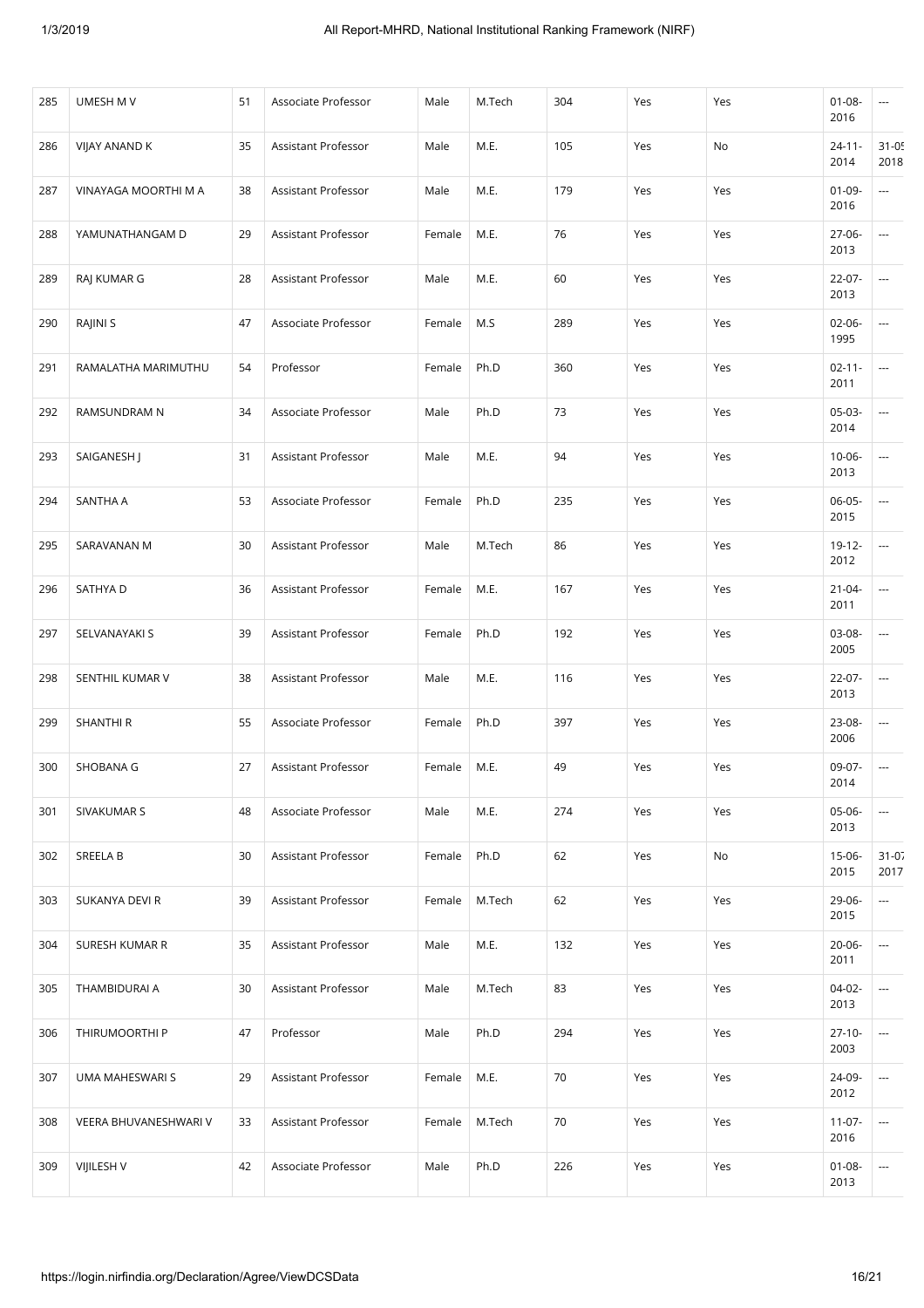| 310 | VISHNU ANAND M       | 28 | Other               | Male   | Ph.D    | 4   | No  | Yes | $25-07-$<br>2018    | ---                      |
|-----|----------------------|----|---------------------|--------|---------|-----|-----|-----|---------------------|--------------------------|
| 311 | RAFFIK R             | 33 | Assistant Professor | Male   | M.E.    | 85  | Yes | Yes | 14-06-<br>2011      | $\overline{\phantom{a}}$ |
| 312 | RAJESH R             | 28 | Assistant Professor | Male   | M.Tech  | 60  | Yes | Yes | 13-06-<br>2016      | $\overline{\phantom{a}}$ |
| 313 | RAMADEVI K           | 45 | Associate Professor | Female | Ph.D    | 250 | Yes | Yes | $02-07-$<br>2007    | $\overline{\phantom{a}}$ |
| 314 | RAMPRABU J           | 34 | Assistant Professor | Male   | M.E.    | 133 | Yes | Yes | $04-07-$<br>2008    | $\overline{\phantom{a}}$ |
| 315 | SABITHA B            | 37 | Assistant Professor | Female | M.E.    | 162 | Yes | Yes | $25-07-$<br>2007    | $\overline{\phantom{a}}$ |
| 316 | SANGEETHA N          | 43 | Associate Professor | Female | Ph.D    | 233 | Yes | Yes | $16-07-$<br>2010    | $\overline{\phantom{a}}$ |
| 317 | SARAVANABALAJI M     | 31 | Assistant Professor | Male   | M.E.    | 92  | Yes | Yes | $15-06-$<br>2013    | $\overline{\phantom{a}}$ |
| 318 | SATHEESH KUMAR K R P | 32 | Assistant Professor | Male   | M.E.    | 89  | Yes | Yes | $21 - 02 -$<br>2011 | $\overline{\phantom{a}}$ |
| 319 | SELVAMBIKAI M        | 33 | Assistant Professor | Female | M.Tech  | 85  | Yes | Yes | $27-07-$<br>2011    | $\overline{\phantom{a}}$ |
| 320 | SENTHIL KUMAR K M    | 49 | Associate Professor | Male   | Ph.D    | 293 | Yes | Yes | $01 - 07 -$<br>2014 | $\overline{\phantom{a}}$ |
| 321 | SHANMUGHAVADIVU A    | 37 | Assistant Professor | Female | M. Phil | 116 | Yes | Yes | $21 - 03 -$<br>2011 | ---                      |
| 322 | SHIVARANJANI S K     | 27 | Assistant Professor | Female | M.E.    | 48  | Yes | Yes | $02-07-$<br>2014    | $\overline{\phantom{a}}$ |
| 323 | SIVAKUMAR P          | 41 | Assistant Professor | Male   | M.Tech  | 186 | Yes | Yes | $04-12-$<br>2009    | $\overline{\phantom{a}}$ |
| 324 | SREEHARAN B N        | 40 | Assistant Professor | Male   | M.E.    | 227 | Yes | Yes | $01 - 06 -$<br>2017 | ---                      |
| 325 | <b>SUGANTHIN</b>     | 44 | Associate Professor | Female | Ph.D    | 232 | Yes | Yes | $01 - 12 -$<br>2000 | ---                      |
| 326 | SURESH A             | 31 | Assistant Professor | Male   | M.Tech  | 85  | Yes | Yes | $15 - 06 -$<br>2013 | ---                      |
| 327 | SYEDALI FATHIMA S J  | 33 | Assistant Professor | Female | M.E.    | 122 | Yes | Yes | $10 - 06 -$<br>2014 | ---                      |
| 328 | THILAGAVATHY K P     | 33 | Assistant Professor | Female | M. Phil | 116 | Yes | Yes | 07-03-<br>2011      | ---                      |
| 329 | UDHAYA SHANKAR C     | 38 | Associate Professor | Male   | Ph.D    | 200 | Yes | Yes | $18 - 11 -$<br>2002 | ---                      |
| 330 | VASANTHARAJ C        | 57 | Professor           | Male   | M.Tech  | 407 | Yes | Yes | 27-08-<br>2012      | ---                      |
| 331 | <b>VIJETA IYER</b>   | 35 | Assistant Professor | Female | Ph.D    | 135 | Yes | Yes | $13 - 06 -$<br>2016 | ---                      |
| 332 | VINOTH KUMAR N       | 36 | Assistant Professor | Male   | Ph.D    | 149 | Yes | Yes | 03-07-<br>2017      | ---                      |
| 333 | PRIYADARSHINI R      | 36 | Assistant Professor | Female | Ph.D    | 106 | Yes | Yes | 26-04-<br>2017      | ---                      |
| 334 | RAJATHI N            | 47 | Associate Professor | Female | M.E.    | 280 | Yes | Yes | $01 - 02 -$<br>1996 | ---                      |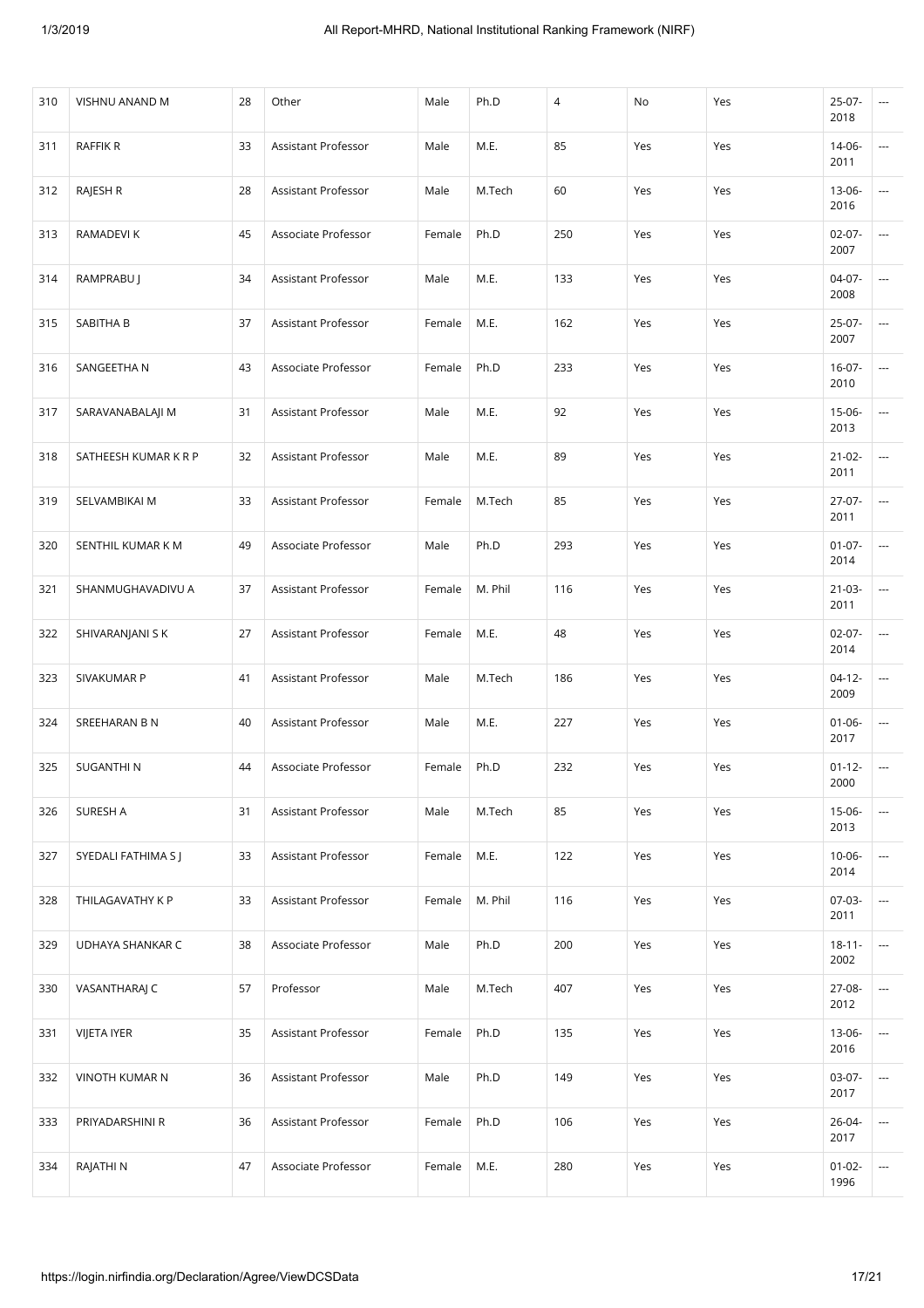| 335 | RAMACHANDRAN C         | 35 | Assistant Professor | Male   | MCA        | 110 | Yes | Yes | 19-02-<br>2013      | ---                      |
|-----|------------------------|----|---------------------|--------|------------|-----|-----|-----|---------------------|--------------------------|
| 336 | RAMKUMAR A             | 33 | Assistant Professor | Male   | M.E.       | 108 | Yes | Yes | 08-06-<br>2009      | ---                      |
| 337 | RATHINA K              | 42 | Assistant Professor | Female | M. Phil    | 200 | Yes | Yes | $01 - 07 -$<br>2009 | ---                      |
| 338 | SANDHYA DEVI R S       | 32 | Assistant Professor | Female | M.E.       | 109 | Yes | Yes | $07-01-$<br>2013    | ---                      |
| 339 | SARAVANA MOHAN M       | 43 | Associate Professor | Male   | Ph.D       | 208 | Yes | Yes | $09-10-$<br>2017    | ---                      |
| 340 | SASIKALA S             | 42 | Associate Professor | Female | M.Tech     | 240 | Yes | Yes | 05-06-<br>2006      | ---                      |
| 341 | SAVIO SANDEEP FRANK    | 38 | Assistant Professor | Male   | <b>MBA</b> | 163 | Yes | Yes | 19-07-<br>2017      | $\overline{\phantom{a}}$ |
| 342 | SENTHIL KUMAR B        | 40 | Assistant Professor | Male   | Ph.D       | 205 | Yes | Yes | $02 - 07 -$<br>2007 | ---                      |
| 343 | SHANMUGA PRAKASH M     | 38 | Assistant Professor | Male   | Ph.D       | 156 | Yes | Yes | 27-06-<br>2005      | ---                      |
| 344 | SHIVAPPRIYA S N        | 35 | Assistant Professor | Female | Ph.D       | 147 | Yes | Yes | 08-06-<br>2009      | ---                      |
| 345 | SIVAKUMAR G            | 46 | Associate Professor | Male   | <b>MCA</b> | 264 | Yes | No  | 06-02-<br>2013      | $11 - 09$<br>2017        |
| 346 | SOURABH MODI           | 30 | Assistant Professor | Male   | M.Tech     | 57  | Yes | Yes | $02 - 01 -$<br>2017 | ---                      |
| 347 | SUGANDHI K             | 42 | Assistant Professor | Female | Ph.D       | 184 | Yes | Yes | $07-03-$<br>2011    | ---                      |
| 348 | SUNDARESAN S           | 52 | Assistant Professor | Male   | M.Tech     | 265 | Yes | Yes | 03-07-<br>2006      | $\overline{\phantom{a}}$ |
| 349 | SWAMINATHAN S          | 61 | Professor           | Male   | <b>MBA</b> | 480 | Yes | Yes | $03-10-$<br>2011    | ---                      |
| 350 | THILAGAVATHI K         | 39 | Assistant Professor | Female | M.E.       | 198 | Yes | Yes | 02-06-<br>2004      | ---                      |
| 351 | TISSAA TONY C          | 37 | Assistant Professor | Female | Ph.D       | 127 | Yes | Yes | 23-06-<br>2008      | $\overline{\phantom{a}}$ |
| 352 | VARADARAJU R           | 57 | Assistant Professor | Male   | M.Tech     | 419 | Yes | Yes | 23-02-<br>2011      | $\overline{\phantom{a}}$ |
| 353 | VIJAYANANDH R          | 28 | Assistant Professor | Male   | M.E.       | 60  | Yes | Yes | $22 - 07 -$<br>2013 | $\overline{\phantom{a}}$ |
| 354 | VINOHAR STEPHENRAPHEAL | 43 | Associate Professor | Male   | Ph.D       | 156 | Yes | Yes | 29-06-<br>2005      | ---                      |
| 355 | RAGHAV MENON           | 38 | Associate Professor | Male   | Ph.D       | 119 | Yes | Yes | $21-07-$<br>2014    | $\overline{\phantom{a}}$ |
| 356 | RAJESH S               | 30 | Assistant Professor | Male   | M.E.       | 72  | Yes | Yes | $16-07-$<br>2012    | $\overline{\phantom{a}}$ |
| 357 | RAMAKRISHNAN G         | 51 | Professor           | Male   | Ph.D       | 258 | Yes | Yes | $15 - 12 -$<br>1997 | $\overline{\phantom{a}}$ |
| 358 | RAMPRAKASH K           | 59 | Professor           | Male   | M.E.       | 415 | Yes | Yes | $15 - 07 -$<br>1986 | ---                      |
| 359 | SACHIN PRABHU P        | 26 | Assistant Professor | Male   | M.E.       | 38  | Yes | Yes | 13-07-<br>2015      | $\overline{\phantom{a}}$ |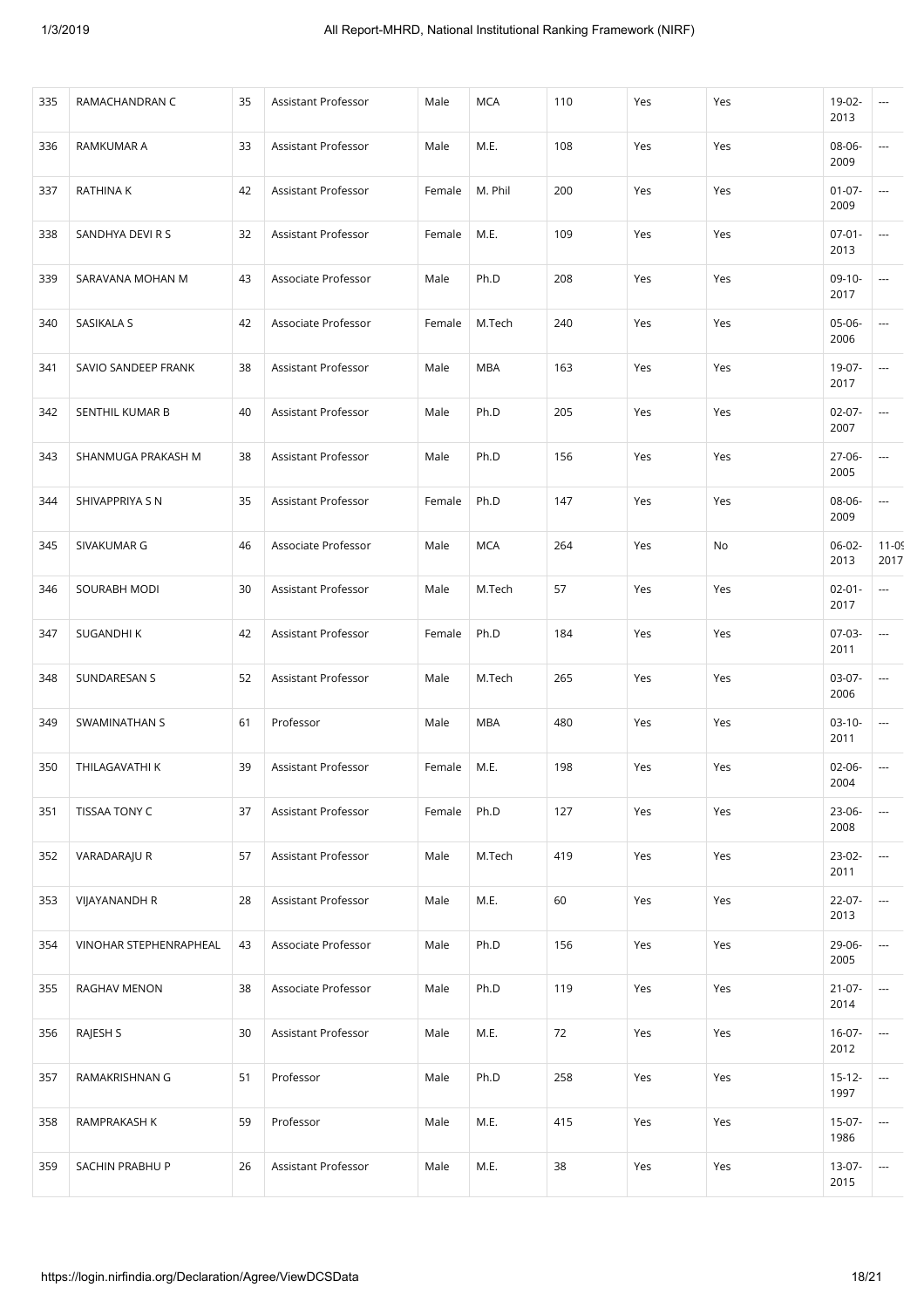| 360 | SANGEETHA S                         | 37 | Associate Professor                              | Female | Ph.D   | 169 | Yes | Yes | $02 - 06 -$<br>2006 | ---                      |
|-----|-------------------------------------|----|--------------------------------------------------|--------|--------|-----|-----|-----|---------------------|--------------------------|
| 361 | SARAVANAKUMAR S                     | 30 | Assistant Professor                              | Male   | M.E.   | 76  | Yes | Yes | 13-06-<br>2016      | ---                      |
| 362 | SATHISH KUMAR T                     | 42 | Assistant Professor                              | Male   | Ph.D   | 234 | Yes | Yes | 02-04-<br>2004      | $\overline{\phantom{a}}$ |
| 363 | SELVAN V                            | 52 | Associate Professor                              | Male   | Ph.D   | 384 | No  | Yes | $01 - 06 -$<br>2018 | $\overline{\phantom{a}}$ |
| 364 | SENTHIL KUMAR V                     | 31 | Assistant Professor                              | Male   | M.E.   | 74  | Yes | Yes | $01 - 06 -$<br>2012 | $\overline{\phantom{a}}$ |
| 365 | SHANTHI M                           | 54 | Associate Professor                              | Female | M.E.   | 370 | Yes | Yes | 05-06-<br>2000      | $\overline{\phantom{a}}$ |
| 366 | SHOBAUS                             | 51 | Associate Professor                              | Female | Ph.D   | 216 | Yes | Yes | 29-09-<br>2000      | $\overline{\phantom{a}}$ |
| 367 | SIVAKUMAR R                         | 46 | Assistant Professor                              | Male   | Ph.D   | 270 | Yes | No  | $16 - 11 -$<br>2017 | $26 - 12$<br>2017        |
| 368 | SREEJANA S                          | 34 | Assistant Professor                              | Female | Ph.D   | 133 | Yes | Yes | 15-06-<br>2013      | $\overline{a}$           |
| 369 | <b>SUGUNA M</b>                     | 57 | Assistant Professor                              | Female | M.E.   | 186 | Yes | Yes | 23-07-<br>2014      | $\overline{\phantom{a}}$ |
| 370 | SURESH G K                          | 47 | Assistant Professor                              | Male   | MBA    | 204 | Yes | Yes | 08-05-<br>2017      | $\overline{\phantom{a}}$ |
| 371 | TAMILELAKKIYA S                     | 30 | Assistant Professor                              | Female | M.E.   | 49  | Yes | Yes | 19-06-<br>2017      | $\overline{\phantom{a}}$ |
| 372 | THIRUMALAIMUTHU<br><b>KUMARAN M</b> | 37 | Assistant Professor                              | Male   | M.E.   | 145 | Yes | Yes | 29-06-<br>2015      | $\overline{\phantom{a}}$ |
| 373 | ULAGANATHAN K                       | 50 | Assistant Professor                              | Male   | M.E.   | 302 | Yes | Yes | 29-06-<br>2011      | $\overline{\phantom{a}}$ |
| 374 | VASUKI A                            | 49 | Professor                                        | Female | Ph.D   | 320 | Yes | Yes | 08-06-<br>1992      | $\overline{\phantom{a}}$ |
| 375 | VIJILA EDWIN KENNEDY                | 52 | Dean / Principal / Director /<br>Vice Chancellor | Female | Ph.D   | 352 | Yes | No  | $01 - 03 -$<br>2011 | $31 - 0!$<br>2018        |
| 376 | VISHNU A                            | 29 | Assistant Professor                              | Male   | M.E.   | 71  | Yes | Yes | 09-06-<br>2014      | $\overline{\phantom{a}}$ |
| 377 | PREMA AROKIA MARY G                 | 33 | Assistant Professor                              | Female | M.E.   | 120 | Yes | Yes | 23-06-<br>2008      | $\overline{\phantom{a}}$ |
| 378 | RAJALAKSHMI D                       | 39 | Assistant Professor                              | Female | Ph.D   | 195 | Yes | Yes | $11 - 06 -$<br>2007 | ---                      |
| 379 | RAJKUMAR G                          | 29 | Assistant Professor                              | Male   | M.Tech | 72  | Yes | Yes | $26 - 06 -$<br>2015 | ---                      |
| 380 | RAMALINGAM P                        | 53 | Professor                                        | Male   | Ph.D   | 242 | Yes | Yes | $30 - 04 -$<br>2004 | $\overline{\phantom{a}}$ |
| 381 | RANGANATHAN S                       | 36 | Assistant Professor                              | Male   | M.Tech | 63  | Yes | Yes | $26 - 02 -$<br>2018 | $\overline{\phantom{a}}$ |
| 382 | SAKHIMOL B                          | 35 | Assistant Professor                              | Female | M.E.   | 69  | Yes | No  | $02 - 07 -$<br>2014 | $15 - 06$<br>2017        |
| 383 | SARADHA M                           | 50 | Other                                            | Female | M.A    | 324 | Yes | Yes | 23-09-<br>2009      | $\overline{\phantom{a}}$ |
| 384 | SARAVANAN R                         | 33 | Assistant Professor                              | Male   | M.E.   | 85  | Yes | Yes | 17-06-<br>2011      | $\overline{\phantom{a}}$ |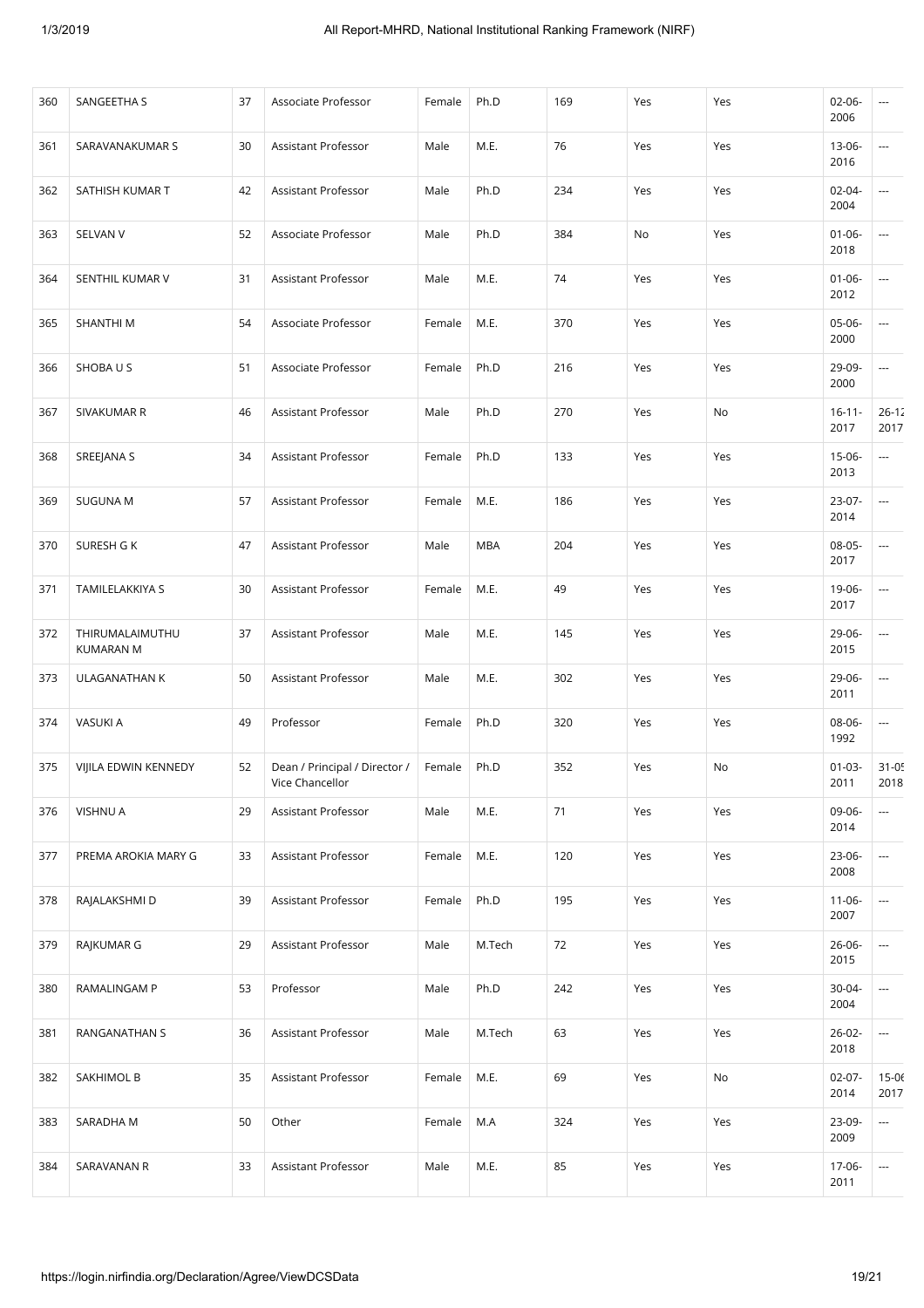| 385 | SATHYABALAN P       | 43 | Professor           | Male   | Ph.D       | 222 | Yes | Yes | $10-12-$<br>2014    | $\cdots$                 |
|-----|---------------------|----|---------------------|--------|------------|-----|-----|-----|---------------------|--------------------------|
| 386 | SENGODAN R          | 41 | Assistant Professor | Male   | Ph.D       | 180 | Yes | Yes | 18-08-<br>2003      | $\cdots$                 |
| 387 | SENTHILKUMAR M      | 34 | Assistant Professor | Male   | M.E.       | 135 | Yes | Yes | 23-06-<br>2008      | $\cdots$                 |
| 388 | SHANTHI T           | 40 | Assistant Professor | Female | M.E.       | 204 | Yes | Yes | 23-06-<br>2008      | $\cdots$                 |
| 389 | SHOBHANA E          | 32 | Assistant Professor | Female | M. Phil    | 97  | Yes | Yes | $15-06-$<br>2013    | $\overline{\phantom{a}}$ |
| 390 | SIVAKUMAR S         | 36 | Assistant Professor | Male   | M.E.       | 149 | Yes | Yes | 22-06-<br>2009      | $\cdots$                 |
| 391 | SRIKALA J           | 43 | Assistant Professor | Female | M. Phil    | 169 | Yes | Yes | $01 - 11 -$<br>2006 | ---                      |
| 392 | <b>SUKUMARTR</b>    | 50 | Associate Professor | Male   | M.E.       | 331 | Yes | Yes | 03-07-<br>1995      | ---                      |
| 393 | SURESH S            | 26 | Assistant Professor | Male   | M.E.       | 26  | Yes | Yes | 29-06-<br>2016      | $\overline{\phantom{a}}$ |
| 394 | THANGAMANI K        | 59 | Professor           | Male   | Ph.D       | 408 | Yes | Yes | 08-06-<br>1998      | $\cdots$                 |
| 395 | THIRUMURUGAN A      | 36 | Assistant Professor | Male   | Ph.D       | 130 | Yes | Yes | 18-07-<br>2013      | $\cdots$                 |
| 396 | UMA MAHESWARI V     | 30 | Assistant Professor | Female | M.E.       | 87  | Yes | Yes | $01 - 06 -$<br>2011 | $\cdots$                 |
| 397 | <b>VELMURUGAN C</b> | 39 | Professor           | Male   | Ph.D       | 192 | Yes | Yes | 03-06-<br>2002      | $\overline{\phantom{a}}$ |
| 398 | VIJYAPRABHA V       | 50 | Other               | Female | M. Phil    | 324 | Yes | Yes | $02-09-$<br>2010    | ---                      |
| 399 | VISWANATH J         | 32 | Assistant Professor | Male   | M.E.       | 72  | Yes | Yes | $16-07-$<br>2015    | ---                      |
| 400 | RAJALAKSHMI S       | 27 | Assistant Professor | Female | M.Tech     | 48  | Yes | Yes | $11-07-$<br>2014    | ---                      |
| 401 | RAJKUMAR G          | 38 | Assistant Professor | Male   | Ph.D       | 202 | Yes | Yes | $15 - 10 -$<br>2003 | $\cdots$                 |
| 402 | RAMANATHAN S        | 33 | Assistant Professor | Male   | M.E.       | 112 | Yes | Yes | $04 - 01 -$<br>2017 | $\hspace{0.05cm} \ldots$ |
| 403 | RANI THOTTUNGAL     | 53 | Professor           | Female | Ph.D       | 297 | Yes | Yes | $01 - 06 -$<br>1995 | ---                      |
| 404 | SAMPATH K           | 35 | Assistant Professor | Male   | Ph.D       | 89  | Yes | Yes | 03-06-<br>2013      | ---                      |
| 405 | SARANYA K           | 27 | Assistant Professor | Female | M.E.       | 48  | Yes | Yes | 06-08-<br>2014      | ---                      |
| 406 | SAROJA M N          | 29 | Assistant Professor | Female | M.E.       | 71  | Yes | Yes | 22-06-<br>2015      | ---                      |
| 407 | SATHYAMOORTHY G L   | 46 | Professor           | Male   | Ph.D       | 189 | Yes | Yes | 16-08-<br>2003      | ---                      |
| 408 | SENTHAMARAIKANNAN K | 48 | Assistant Professor | Male   | <b>MBA</b> | 312 | Yes | Yes | 17-06-<br>2010      | ---                      |
| 409 | SENTHILKUMAR S      | 34 | Assistant Professor | Male   | M.E.       | 127 | Yes | Yes | $01 - 06 -$<br>2012 | ---                      |